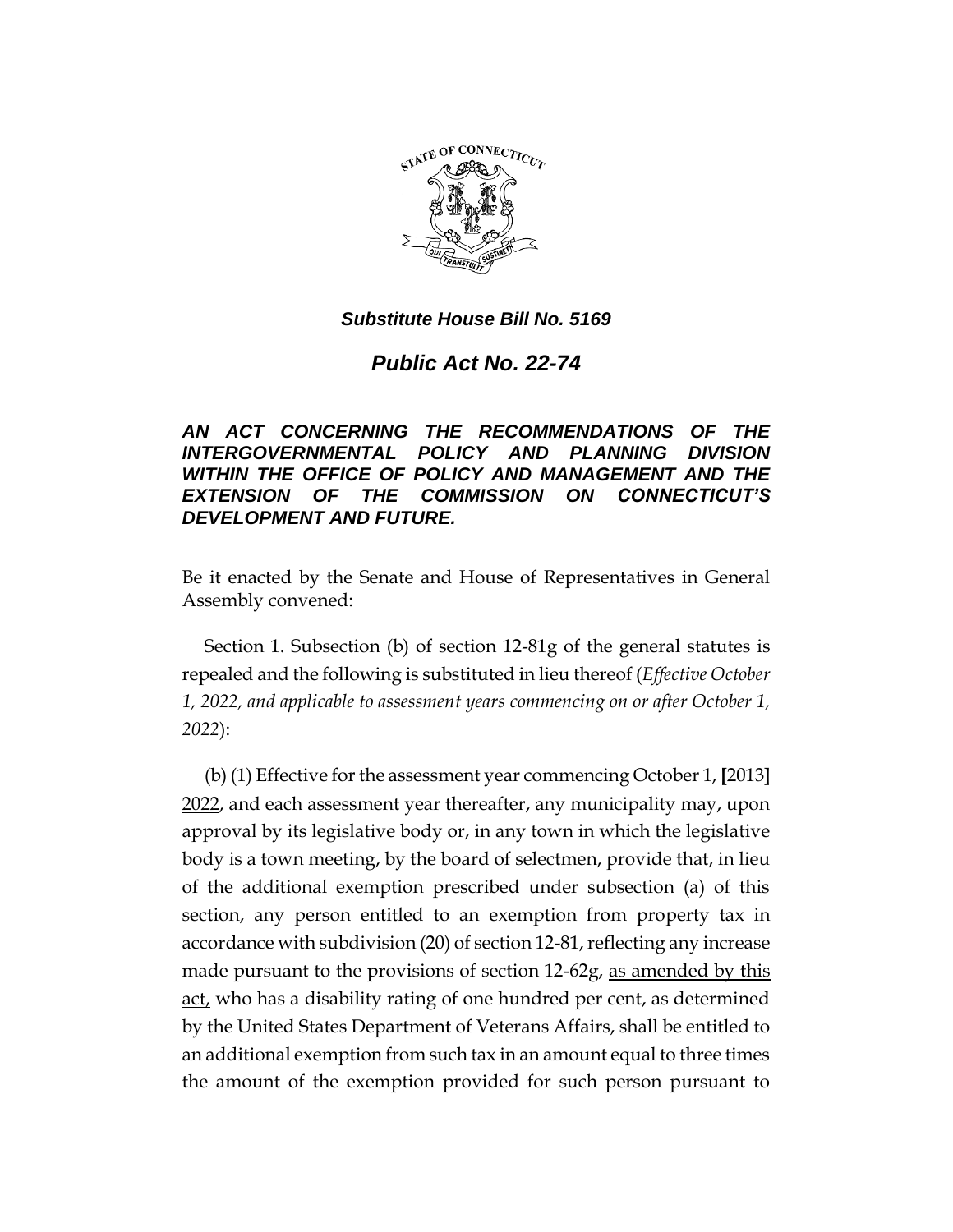subdivision (20) of section 12-81, provided such person's total adjusted gross income as determined for purposes of the federal income tax, **[**plus any other income not included in such adjusted income,**]** excluding veterans' disability payments, individually if unmarried, or jointly with spouse if married, during the calendar year ending immediately preceding the filing of a claim for any such exemption, is not more than twenty-four thousand dollars if such person is married or not more than twenty-one thousand dollars if such person is not married.

(2) The provisions of this subsection shall not limit the applicability of the provisions of subsection (a) of this section for persons not eligible for the property tax exemption provided by this subsection.

Sec. 2. Section 12-81cc of the general statutes is repealed and the following is substituted in lieu thereof (*Effective October 1, 2022, and applicable to assessment years commencing on or after October 1, 2022*):

Any person who has established his or her entitlement to a property tax exemption under **[**subdivisions**]** subdivision (19), (20), (22), (23), (24),  $(25)$ ,  $(26)$ ,  $(28)$  or  $(53)$  of section 12-81 or section 12-81g, as amended by this act, for a particular assessment year shall be issued a certificate as to such entitlement by the tax assessor of the relevant municipality. Such person shall be entitled to such exemption in any municipality in this state for such assessment year provided a copy of such certificate is provided to the tax assessor of any municipality in which such exemption is claimed and further provided such person would otherwise have been eligible for such exemption in such municipality if he or she had filed for such exemption as provided under the general statutes.

Sec. 3. Subdivision (2) of subsection (a) of section 12-170e of the general statutes is repealed and the following is substituted in lieu thereof (*Effective July 1, 2022*):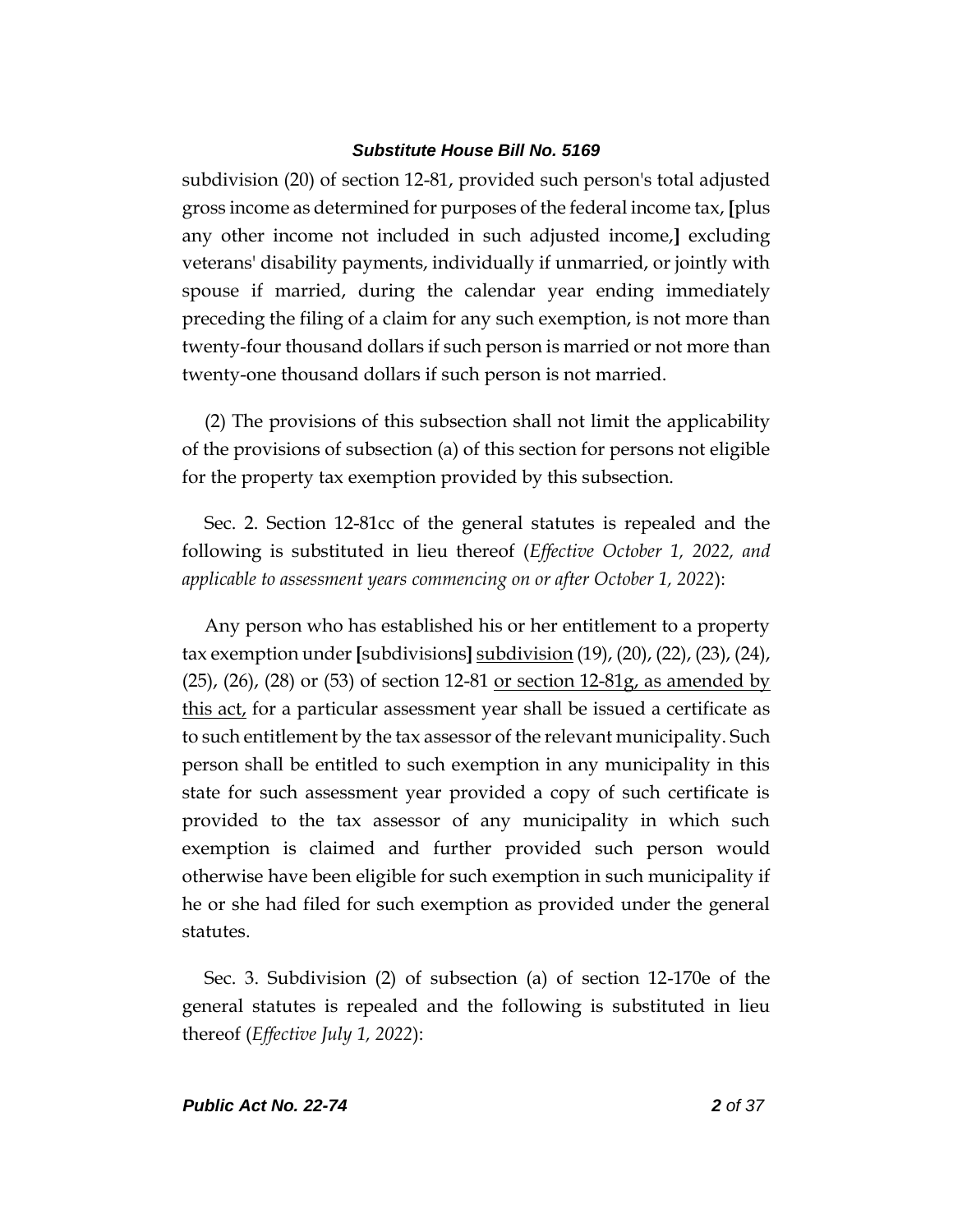(2) The amounts of income at each level of qualifying income, as provided in the table in subdivision (1) of this subsection, shall be adjusted annually in a uniform manner to reflect the annual inflation adjustment in Social Security income. Each such adjustment of qualifying income shall be determined to the nearest one hundred dollars and shall be applicable in determining the amount of grant allowed under this subsection with respect to charges for rents, electricity, gas, water and fuel actually paid during the preceding calendar year. Each such adjustment of qualifying income shall be prepared by the **[**Commissioner of Housing**]** Secretary of the Office of Policy and Management in relation to the annual inflation adjustment in Social Security, if any, becoming effective at any time during the twelve-month period immediately preceding the first day of October each year and shall be distributed to the assessors in each municipality not later than the thirty-first day of December next following.

Sec. 4. Subsection (a) of section 12-170f of the 2022 supplement to the general statutes is repealed and the following is substituted in lieu thereof (*Effective July 1, 2022*):

(a) Any renter, believing himself or herself to be entitled to a grant under section 12-170d for any calendar year, shall apply for such grant to the assessor of the municipality in which the renter resides or to the duly authorized agent of such assessor or municipality on or after April first and not later than October first of each year with respect to such grant for the calendar year preceding each such year. Such application shall be made on a form prescribed and furnished by the Secretary of the Office of Policy and Management or electronically in a manner prescribed by the secretary. Municipalities that require notarization of a landlord verification of property rental on an application under this section (1) shall exempt a renter from the requirement if a landlord verification for the same property rental by the same renter has been previously notarized, and (2) shall not delay submission of the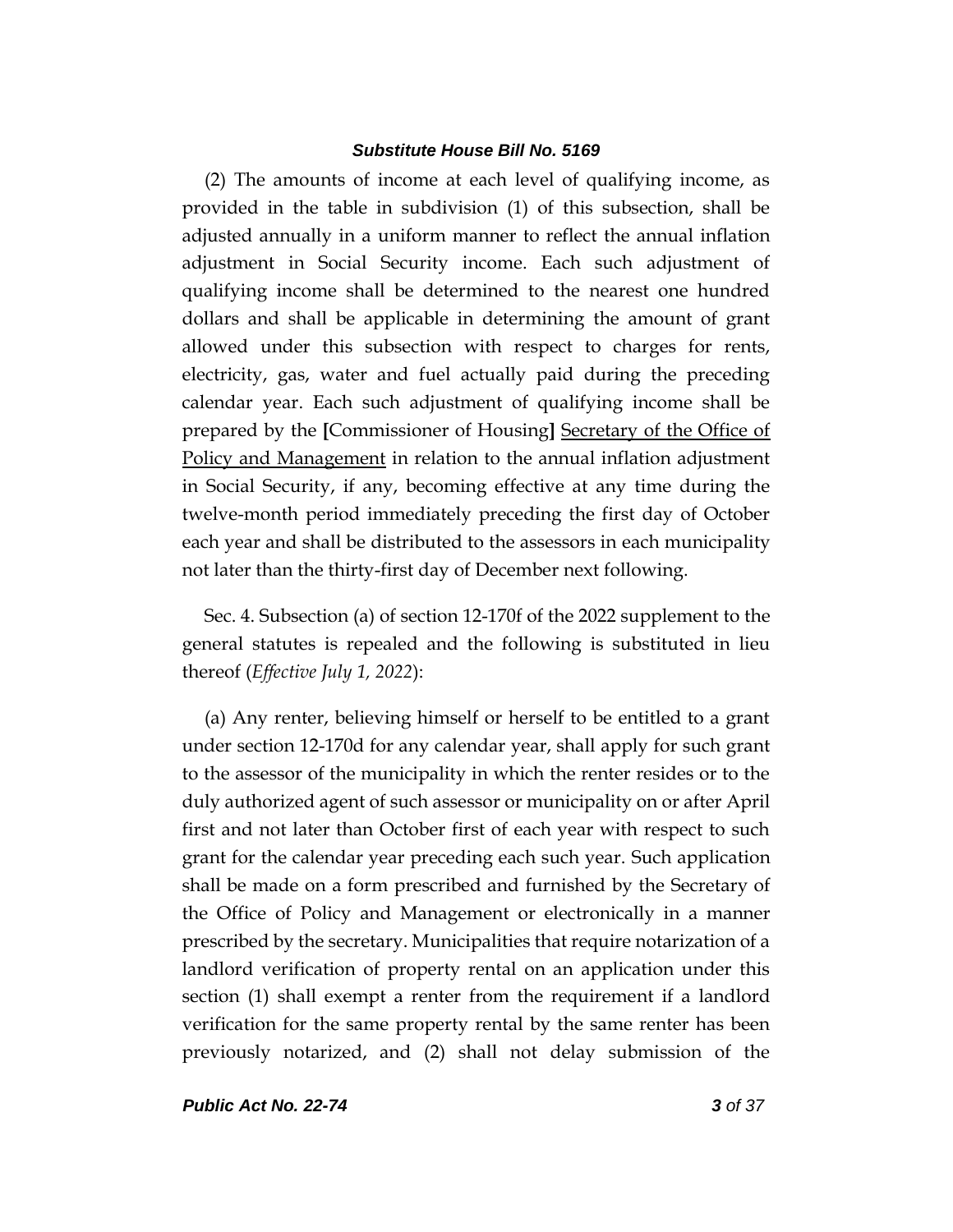application of an otherwise qualified renter to the Secretary of the Office of Policy and Management if the renter fails to meet the deadline for notarizing such landlord verification. A renter may apply to the secretary prior to **[**December**]** November fifteenth of the claim year for an extension of the application period. The secretary may grant such extension in the case of extenuating circumstance due to illness or incapacitation as evidenced by a certificate signed by a physician, physician assistant or an advanced practice registered nurse to that extent, or if the secretary determines there is good cause for doing so. A renter making such application shall present to such assessor or agent, in substantiation of the renter's application, a copy of the renter's federal income tax return, and if not required to file a federal income tax return, such other evidence of qualifying income, receipts for money received, or cancelled checks, or copies thereof, and any other evidence the assessor or such agent may require. When the assessor or agent is satisfied that the applying renter is entitled to a grant, such assessor or agent shall issue a certificate of grant in such form as the secretary may prescribe and supply showing the amount of the grant due.

Sec. 5. Subsections (c) and (d) of section 7-325 of the general statutes are repealed and the following is substituted in lieu thereof (*Effective from passage*):

(c) The clerk of each district created pursuant to this chapter or any provisions of the general statutes or any special act **[**,**]** shall report to the town clerk of each town in which such district is located: (1) If created by approval of a petition pursuant to subsection (a) of this section on or after July 1, 1987, within seven days of such approval; and (2) on or before July 31, 1993, and **[**annually thereafter for each such district, irrespective of the date of creation**]** any time the charter or special act of such district is amended. The first report filed after the creation of a district shall include a list of the officers of such district, a copy of the charter or special act of such district and such other information on the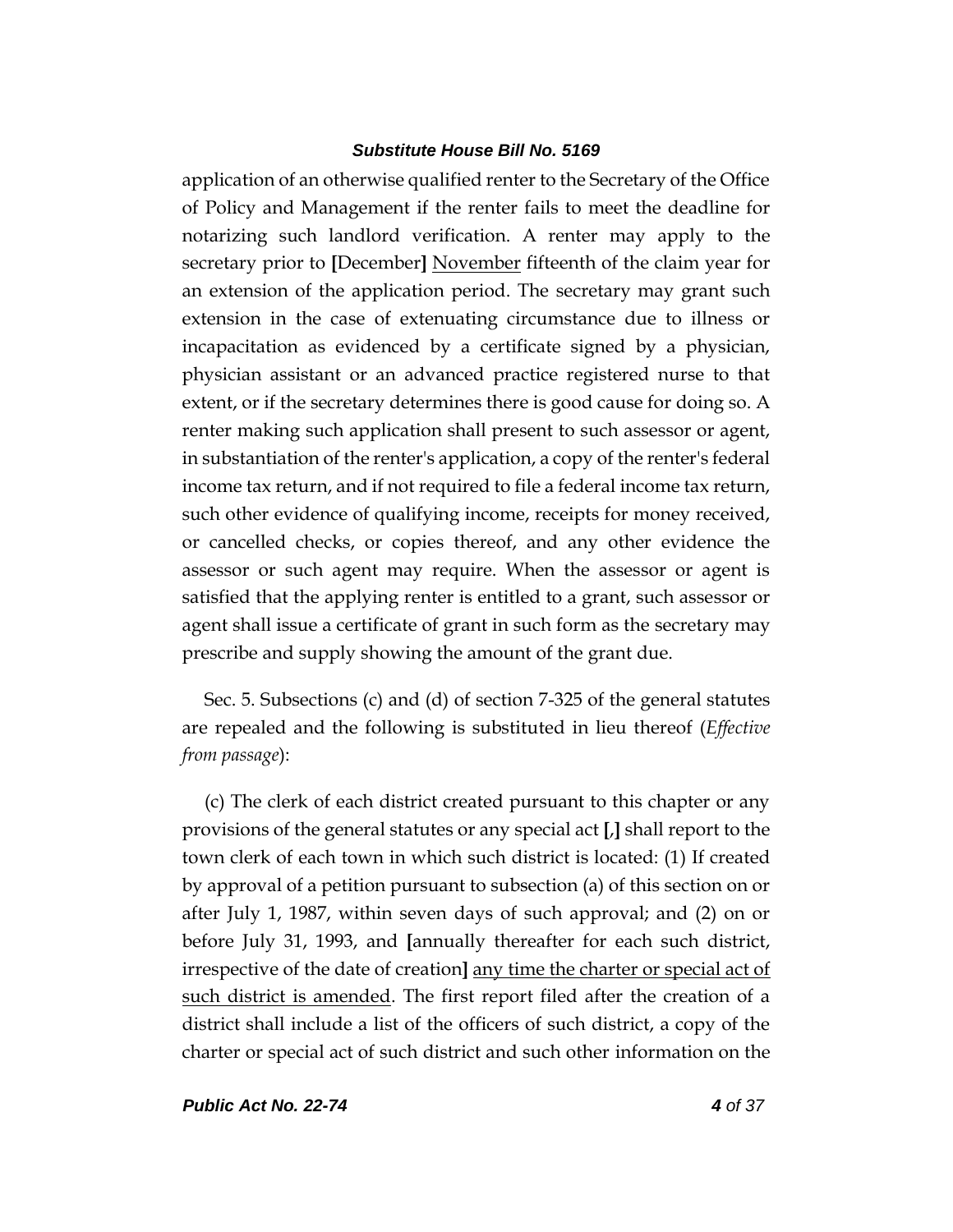organization and the financial status of such district as the Secretary of the Office of Policy and Management may recommend. A copy of the charter or special act of such district shall be included in any subsequent report if such charter or special act was amended after the date of the previous filing. No district, irrespective of the date of creation, created by approval of a petition pursuant to subsection (a) of this section shall exist as a body corporate and politic until the clerk of such district has filed at least one report required by this subsection. If a district is located in more than one town, the report shall be filed by the district clerk with the town clerk of each town in which the district is located.

(d) **[**Any fine imposed on and after July 1, 1992, on a clerk for failure to file a report required pursuant to subsection (c) of this section shall be waived.**]** Not later than July 1, 2022, and annually thereafter, the tax collector of each district shall submit a statement to the Secretary of the Office of Policy and Management on a form prescribed by the secretary. Such statement shall include complete information concerning the mill rate and tax levy in the district for the preceding year. Any tax collector who neglects to submit a true and correct statement shall forfeit one hundred dollars to the state.

Sec. 6. Subsection (a) of section 19a-308 of the general statutes is repealed and the following is substituted in lieu thereof (*Effective July 1, 2022*):

(a) In any town in which there is a burial ground or cemetery containing more than six places of interment **[**and not under the control or management of any currently functioning cemetery association,**]** that has been neglected and allowed to grow up to weeds, briars and bushes, or about which the fences have become broken, decayed or dilapidated, the selectmen of such town may cause such burial ground or cemetery to be cleared of weeds, briars and bushes, may mow the ground's lawn areas and may cause its fences or walls to be repaired and kept in orderly and decent condition and its memorial stones to be straightened,

*Public Act No. 22-74 5 of 37*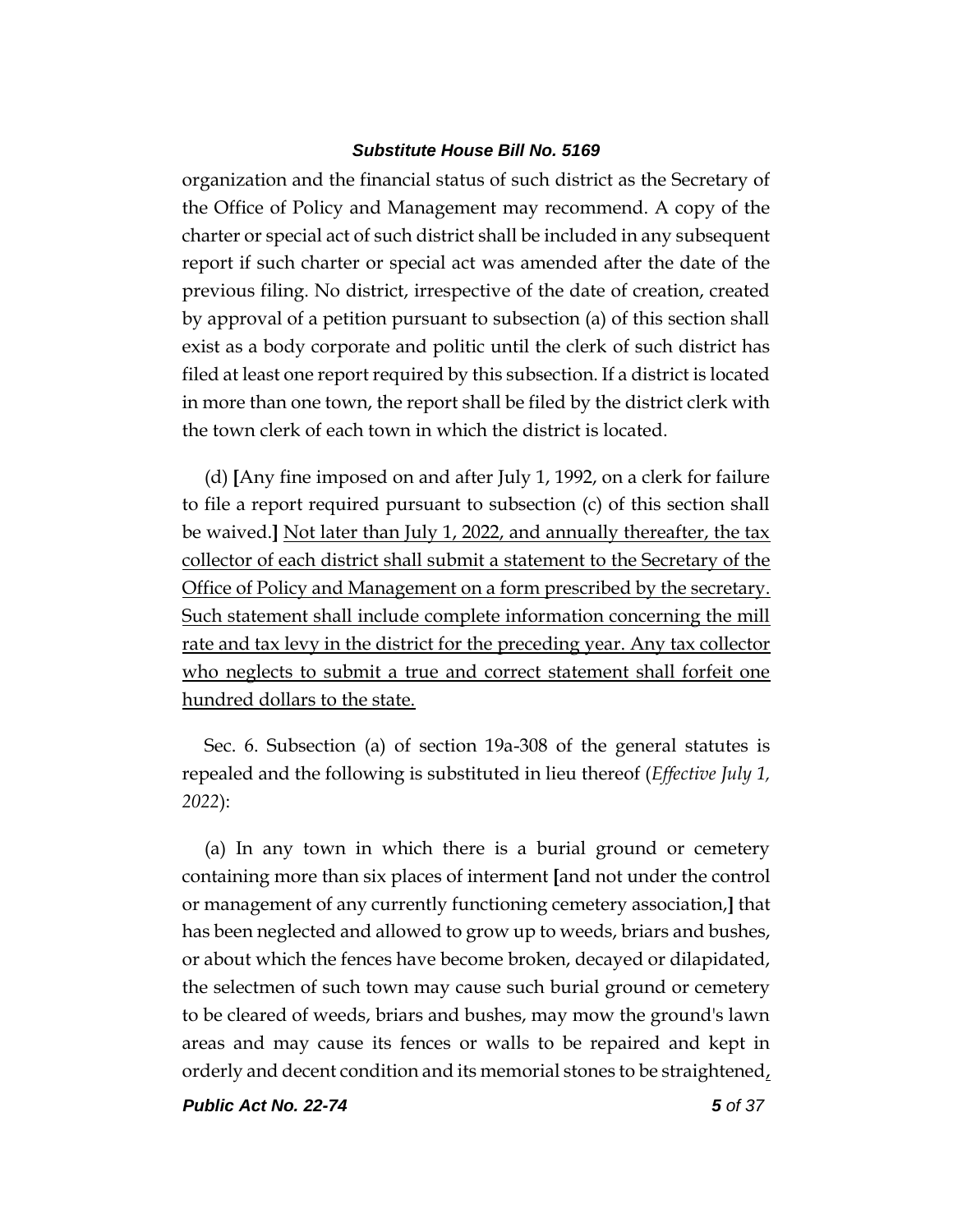repaired and restored.

Sec. 7. Section 12-62 of the general statutes is repealed and the following is substituted in lieu thereof (*Effective July 1, 2022, and applicable to assessment years commencing on or after October 1, 2023*):

(a) As used in this chapter:

(1) "Assessor" means the person responsible for establishing property assessments for purposes of a town's grand list and includes a board of assessors;

(2) "Field review" means the process by which an assessor, a member of an assessor's staff or person designated by an assessor examines each parcel of real property in its neighborhood setting, compares observable attributes to those listed on such parcel's corresponding property record, makes any necessary corrections based on such observation and verifies that such parcel's attributes are accounted for in the valuation being developed for a revaluation;

(3) "Full inspection" or "fully inspect" means to measure or verify the exterior dimensions of a building or structure and to enter and examine the interior of such building or structure in order to observe and record or verify the characteristics and conditions thereof, provided permission to enter such interior is granted by the property owner or an adult occupant;

(4) "Planning region" has the same meaning as provided in section 4- 124i;

**[**(4)**]** (5) "Real property" means all the property described in section 12-64;

**[**(5)**]** (6) "Revaluation" or "revalue" means to establish the present true and actual value of all real property in a town as of a specific assessment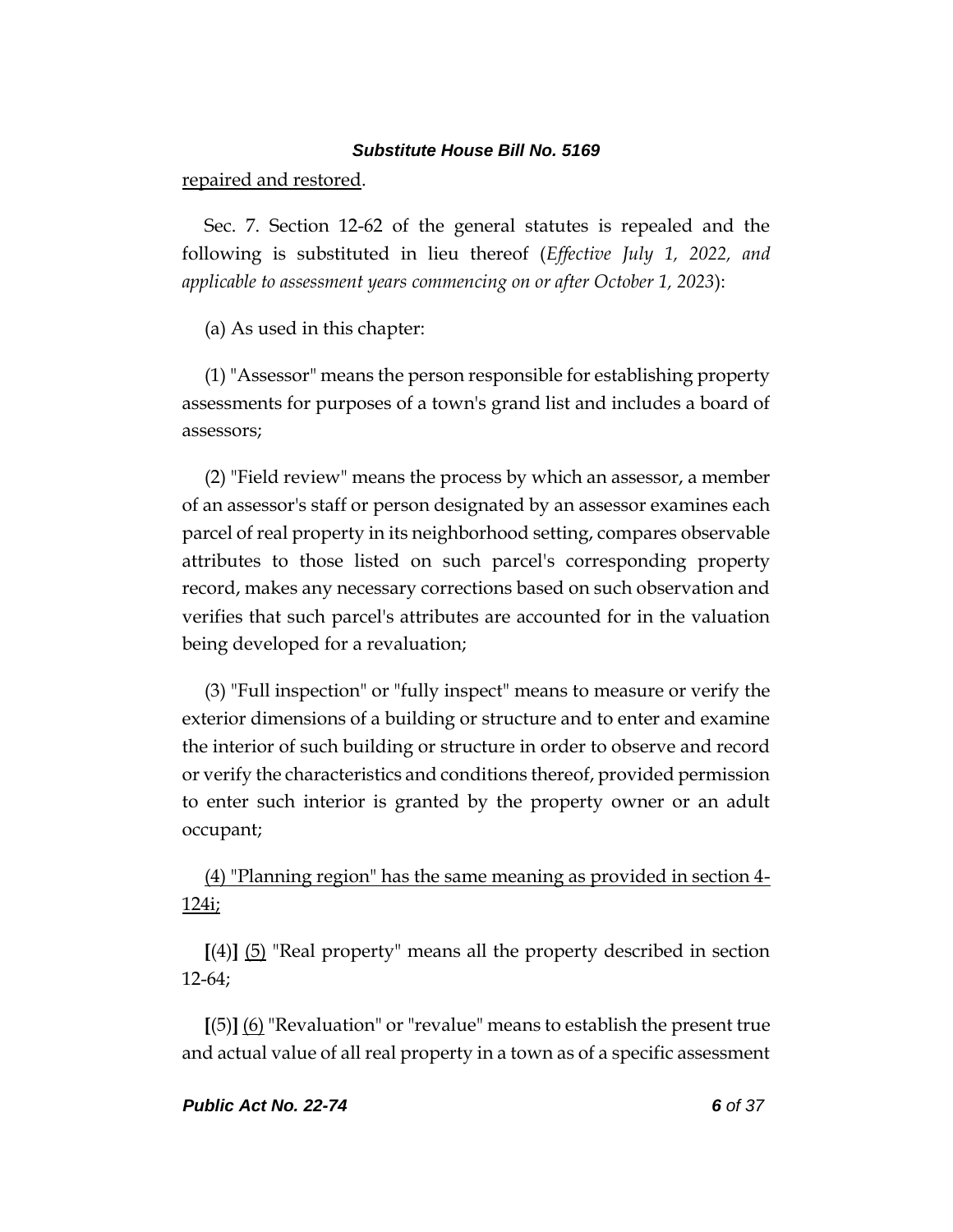date;

(7) "Revaluation zone" means one of five geographic areas in the state established by the secretary utilizing the boundaries of the planning regions;

**[**(6)**]** (8) "Secretary" means the Secretary of the Office of Policy and Management, or said secretary's designee; and

**[**(7)**]** (9) "Town" means any town, consolidated town and city or consolidated town and borough.

(b) (1)  $(A)$  Commencing October 1, 2006, and until September 30, 2023, each town shall implement a revaluation not later than the first day of October that follows, by five years, the October first assessment date on which the town's previous revaluation became effective, provided, a town that opted to defer a revaluation, pursuant to section 12-62*l*, shall implement a revaluation not later than the first day of October that follows, by five years, the October first assessment date on which the town's deferred revaluation became effective. The town shall use assessments derived from each such revaluation for the purpose of levying property taxes for the assessment year in which such revaluation is effective and for each assessment year that follows until the ensuing revaluation becomes effective.

(B) Commencing October 1, 2023, (i) each town shall implement a revaluation not later than the first day of October that follows, by five years, an October first assessment date set in accordance with a revaluation date schedule prescribed by the secretary for each revaluation zone, (ii) any town's required revaluation subsequent to any delayed revaluation implemented pursuant to subparagraph (A) of this subdivision shall be implemented in accordance with this section, and (iii) any such revaluation subsequent to any delayed revaluation or revaluation implemented prior to such scheduled date shall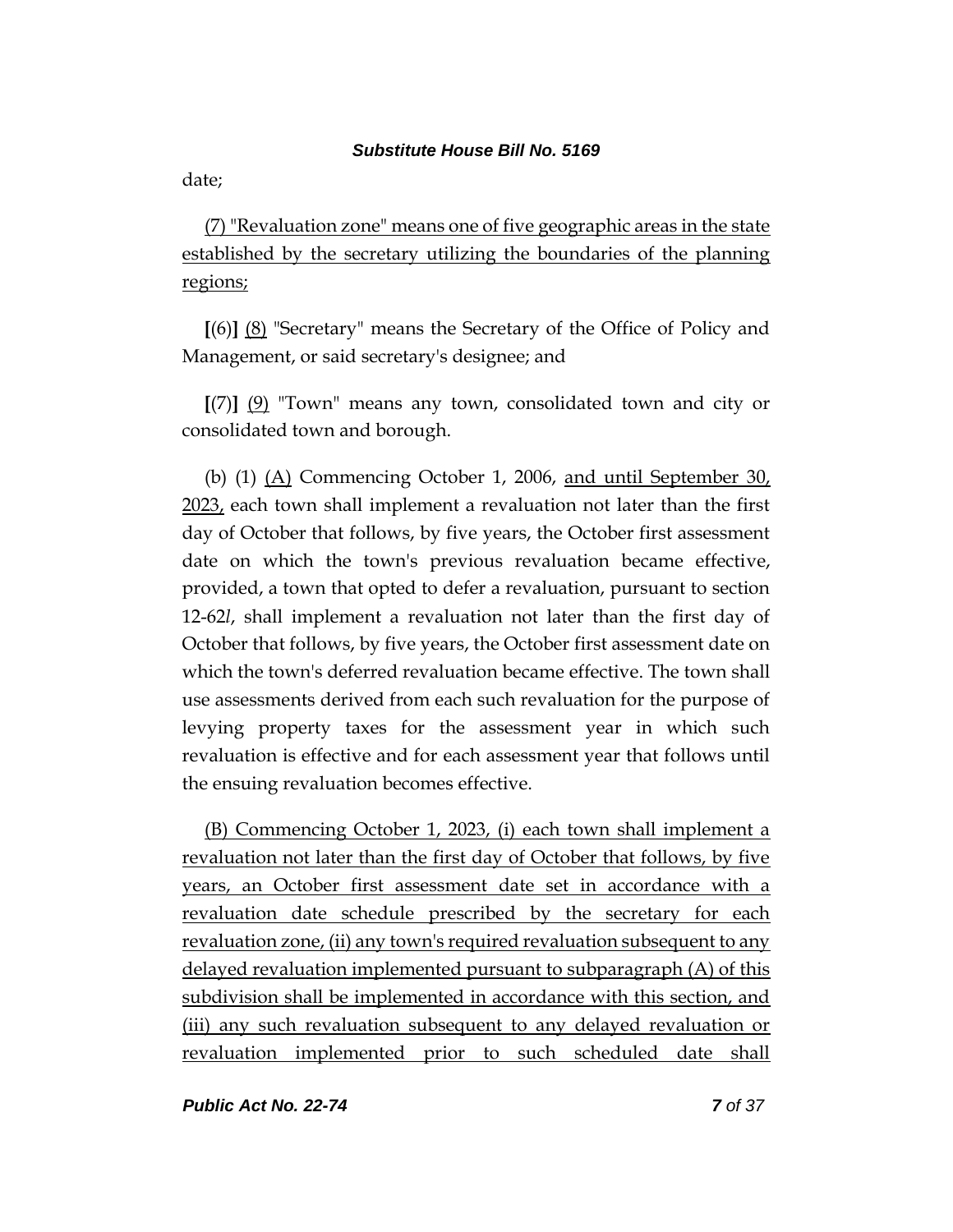recommence on the date set in such revaluation date schedule prescribed for the revaluation zone in which such town is located, which revaluation date schedule applied to such town prior to such delay or scheduled date. The town shall use assessments derived from each such revaluation for the purpose of levying property taxes for the assessment year in which such revaluation is effective and for each assessment year that follows until the ensuing revaluation becomes effective.

(2) When conducting a revaluation, an assessor shall use generally accepted mass appraisal methods which may include, but need not be limited to, the market sales comparison approach to value, the cost approach to value and the income approach to value. Prior to the completion of each revaluation, the assessor shall conduct a field review. Except in a town that has a single assessor, the members of the board of assessors shall approve, by majority vote, all valuations established for a revaluation.

(3) An assessor, member of an assessor's staff or person designated by an assessor may, at any time, fully inspect any parcel of improved real property in order to ascertain or verify the accuracy of data listed on the assessor's property record for such parcel. Except as provided in subdivision (4) of this subsection, the assessor shall fully inspect each such parcel once in every ten assessment years, provided, if the full inspection of any such parcel occurred in an assessment year preceding that commencing October 1, 1996, the assessor shall fully inspect such parcel not later than the first day of October of 2009, and shall thereafter fully inspect such parcel in accordance with this section. Nothing in this subsection shall require the assessor to fully inspect all of a town's improved real property parcels in the same assessment year and in no case shall an assessor be required to fully inspect any such parcel more than once during every ten assessment years.

(4) An assessor may, at any time during the period in which a full inspection of each improved parcel of real property is required, send a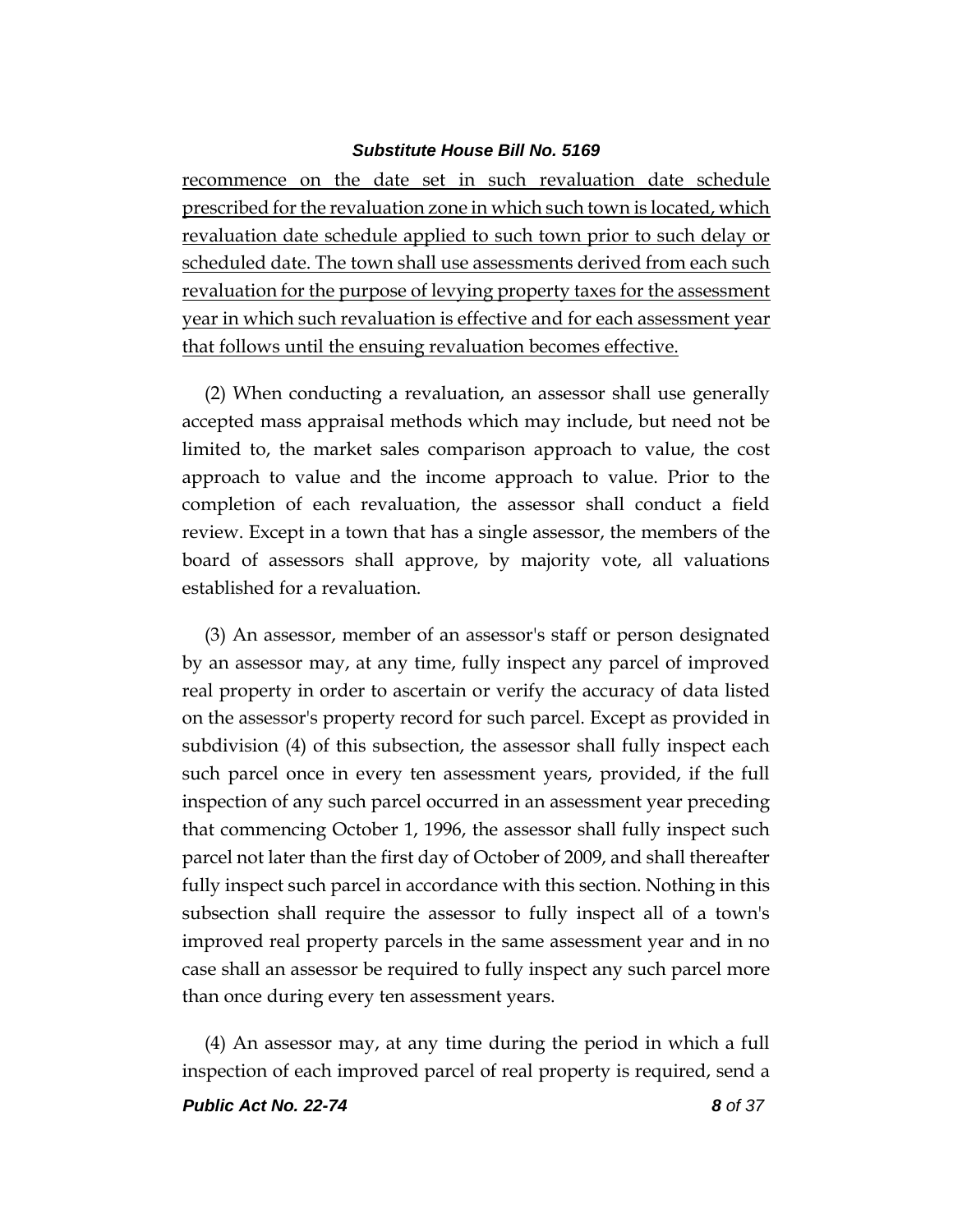questionnaire to the owner of such parcel to (A) obtain information concerning the property's acquisition, and (B) obtain verification of the accuracy of data listed on the assessor's property record for such parcel. An assessor shall develop and institute a quality assurance program with respect to responses received to such questionnaires. If satisfied with the results of said program concerning such questionnaires, the assessor may fully inspect only those parcels of improved real property for which satisfactory verification of data listed on the assessor's property record has not been obtained and is otherwise unavailable. The full inspection requirement in subdivision (3) of this subsection shall not apply to any parcel of improved real property for which the assessor obtains satisfactory verification of data listed on the assessor's property record.

(c) The following shall be available for public inspection in the assessor's office, in the manner provided for access to public records in subsection (a) of section 1-210, not later than the date written notices of real property valuations are mailed in accordance with subsection (f) of this section: (1) Any criteria, guidelines, price schedules or statement of procedures used in such revaluation by the assessor or by any revaluation company that the assessor designates to perform mass appraisal or field review functions, all of which shall continue to be available for public inspection until the town's next revaluation becomes effective; and (2) a compilation of all real property sales in each neighborhood for the twelve months preceding the date on which each revaluation is effective, the selling prices of which are representative of the fair market values of the properties sold, which compilation shall continue to be available for public inspection for a period of not less than twelve months immediately following a revaluation's effective date. If the assessor changes any property valuation as determined by the revaluation company, the assessor shall document, in writing, the reason for such change and shall append such written explanation to the property card for the real estate parcel whose revaluation was changed.

*Public Act No. 22-74 9 of 37*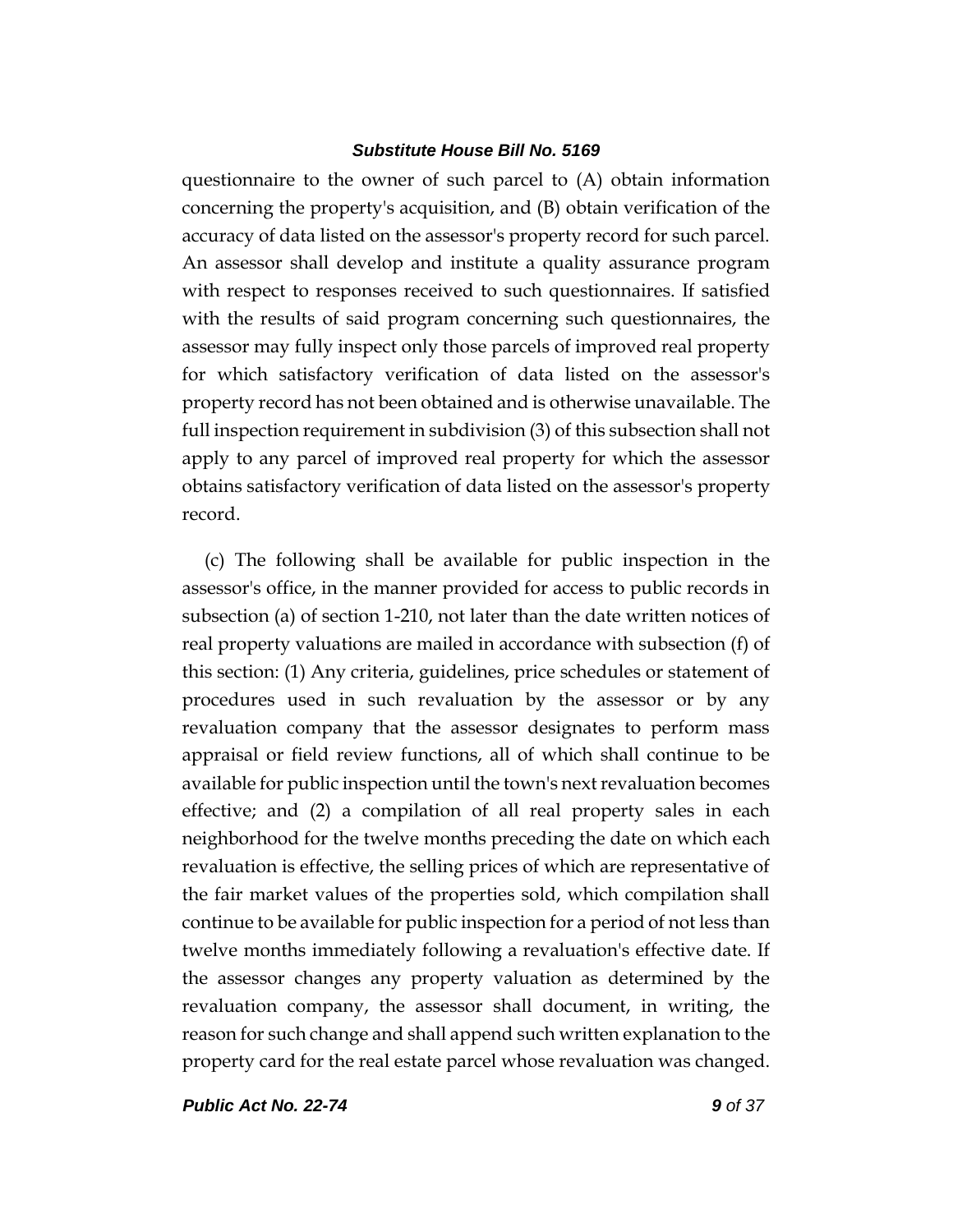Nothing in this subsection shall be construed to permit the assessor to post a plan or drawing of a dwelling unit of a residential property's interior on the Internet or to otherwise publish such plan or drawing.

(d) (1) The chief executive officer of a town shall notify the Secretary of the Office of Policy and Management that the town is effecting a revaluation by sending a written notice to the secretary not later than thirty days after the date on which such town's assessor signs a grand list that reflects assessments of real property derived from a revaluation. Any town that fails to effect a revaluation for the assessment date required by this section shall be subject to a penalty effective for the fiscal year commencing on the first day of July following such assessment date, and continuing for each successive fiscal year in which the town fails to levy taxes on the basis of such revaluation, provided the secretary shall not impose such penalty with respect to any assessment year in which the provisions of subsection (b) of section 12- 117 are applicable. Such penalty shall be the forfeit of the amount otherwise allocable to such town pursuant to section 7-536, and the loss of fifty per cent of the amount of the grant that is payable to such town pursuant to sections 3-55i, 3-55j and 3-55k. Upon imposing said penalty, the secretary shall notify the chief executive officer of the amount of the town's forfeiture for said fiscal year and that the secretary's certification to the State Comptroller for the payments of such grant in said year shall reflect the required reduction.

(2) The secretary may waive such penalty if, in the secretary's opinion, there appears to be reasonable cause for the town not having implemented a revaluation for the required assessment date, provided the chief executive officer of the town submits a written request for such waiver. Reasonable cause shall include: (A) An extraordinary circumstance or an act of God, (B) the failure on the part of any revaluation company to complete its contractual duties in a time and manner allowing for the implementation of such revaluation, and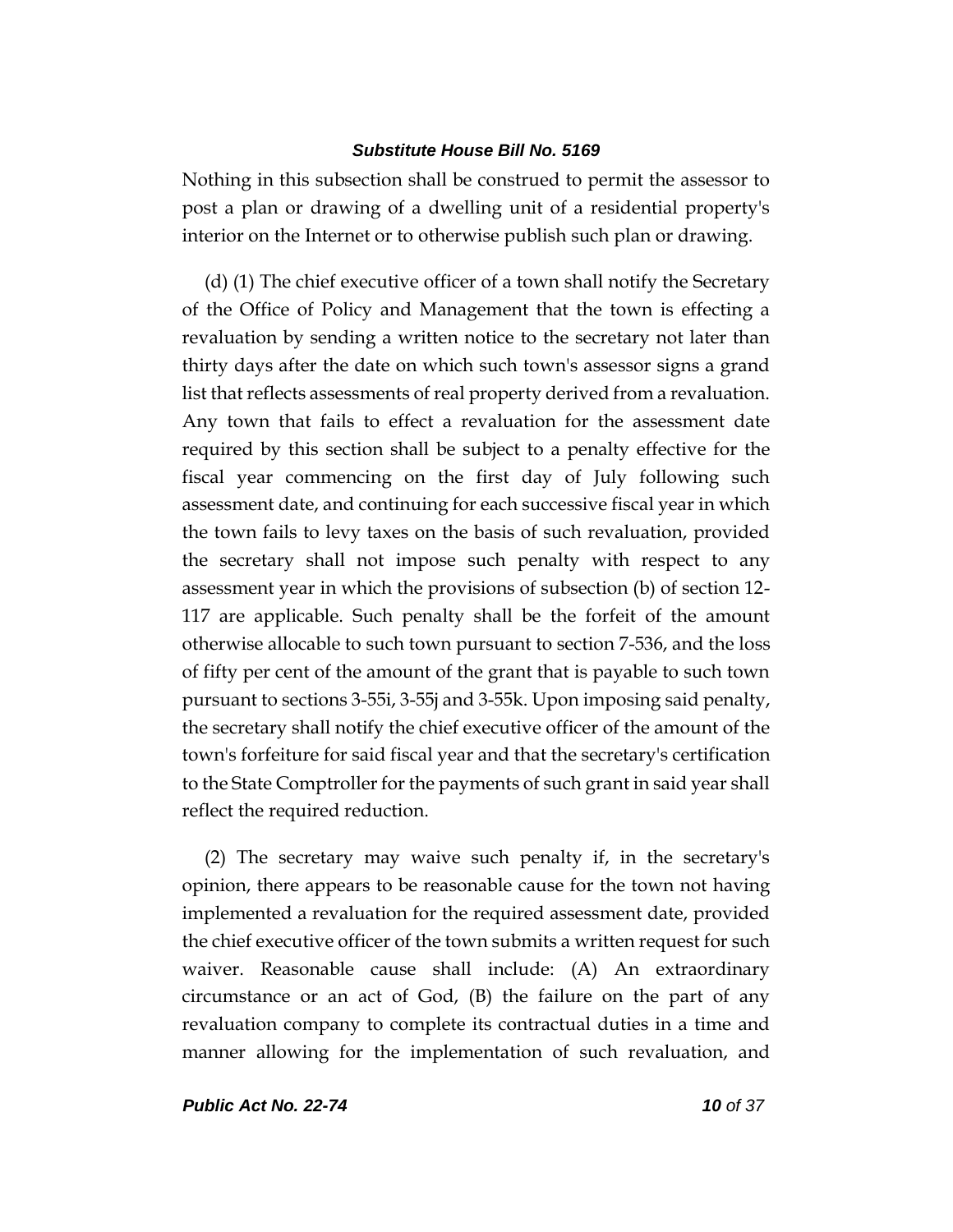provided the town imposed the sanctions for such failure provided in a contract executed with said company, (C) the assessor's death or incapacitation during the conduct of a revaluation, which results in a delay of its implementation, or (D) an order by the superior court for the judicial district in which the town is located postponing such revaluation, or the potential for such an order with respect to a proceeding brought before said court. The chief executive officer shall submit such written request to the secretary not earlier than thirty business days after the date on which the assessor signs a grand list that does not reflect real property assessments based on values established for such required revaluation, and not later than thirty days preceding the July first commencement date of the fiscal year in which said penalty is applicable. Such request shall include the reason for the failure of the town to comply with the provisions of subsection (b) of this section. The chief executive officer of such town shall promptly provide any additional information regarding such failure that the secretary may require. Not later than sixty days after receiving such request and any such additional information, the secretary shall notify the chief executive officer of the secretary's decision to grant or deny the waiver requested, provided the secretary may delay a decision regarding a waiver related to a potential court order until not later than sixty days after the date such court renders the decision. The secretary shall not grant a penalty waiver under the provisions of this subsection with respect to consecutive years unless the General Assembly approves such action.

(e) When conducting a revaluation, an assessor may designate a revaluation company certified in accordance with section 12-2b, as amended by this act, to perform **[**property**]** parcel data collection, analysis of such data and any mass appraisal valuation or field review functions, pursuant to a method or methods the assessor approves, and may require such company to prepare and mail the valuation notices required by subsection (f) of this section, provided nothing in this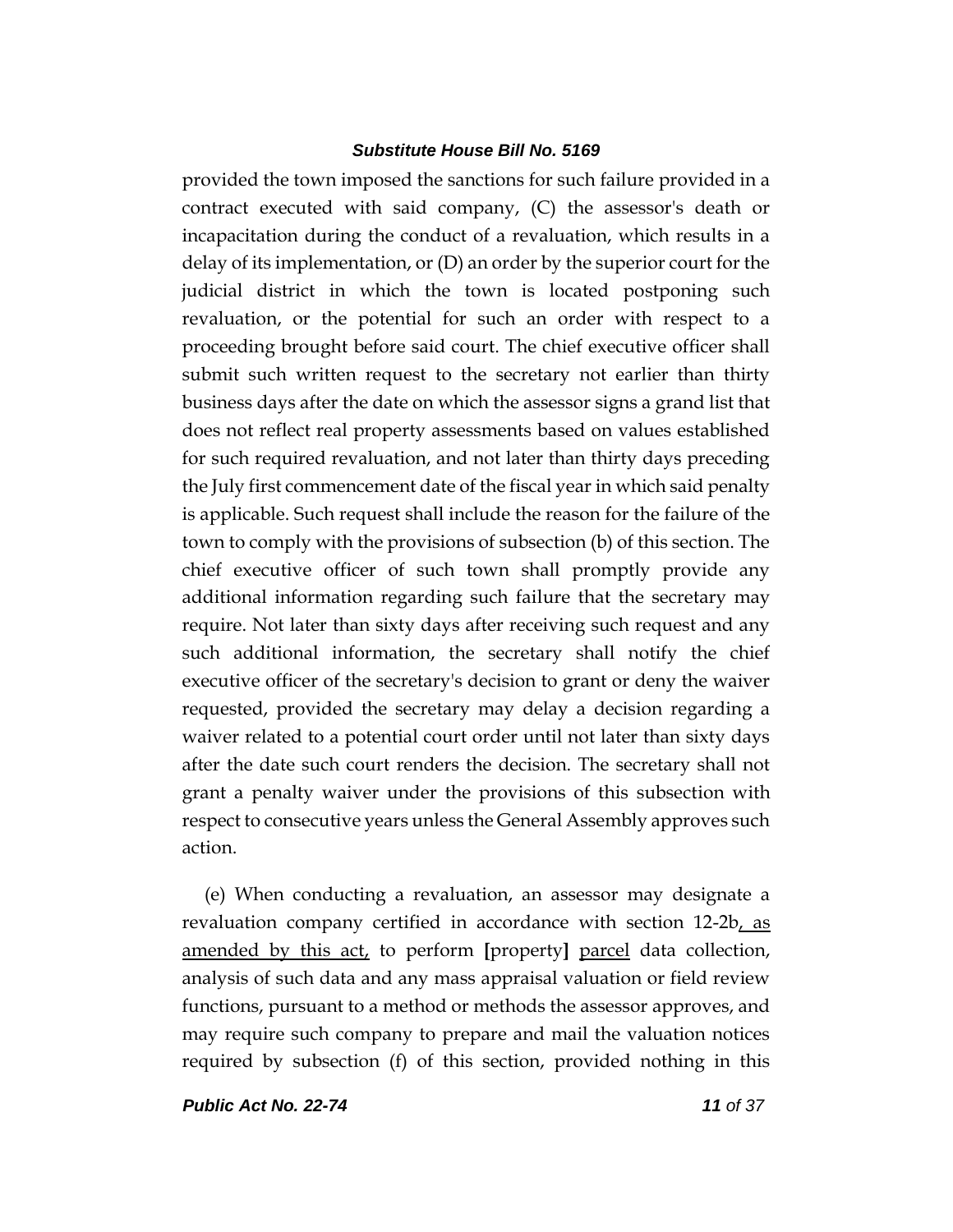subsection shall relieve any assessor of any other requirement relating to such revaluation imposed by any provisions of the general statutes, any public or special act, the provisions of any municipal charter that are not inconsistent with the requirements of this section, or any regulations adopted pursuant to subsection (g) of this section.

(f) Not earlier than the assessment date that is the effective date of a revaluation and not later than the tenth calendar day immediately following the date on which the grand list for said assessment date is signed, the assessor shall mail a written notice to the last-known address of the owner of each parcel of real property that was revalued. Such notice shall include the valuation of such parcel as of said assessment date and the valuation of such parcel in the last-preceding assessment year, and shall provide information describing the property owner's rights to appeal the valuation established for said assessment date, including the manner in which an appeal may be filed with the board of assessment appeals.

(g) The secretary shall adopt regulations, in accordance with the provisions of chapter 54, which an assessor shall use when conducting a revaluation. Such regulations shall include (1) provisions governing the management of the revaluation process, including, but not limited to, the method of compiling and maintaining property records, documenting the assessment year during which a full inspection of each parcel of improved real property occurs, and the method of determining real property sales data in support of the mass appraisal process, and (2) provisions establishing criteria for measuring the level and uniformity of assessments generated from a revaluation, provided such criteria shall be applicable to different classes of real property with respect to which a sufficient number of property sales exist. Certification of compliance with not less than one of said regulatory provisions shall be required for each revaluation and the assessor shall, not later than the date on which the grand list reflecting assessments of real property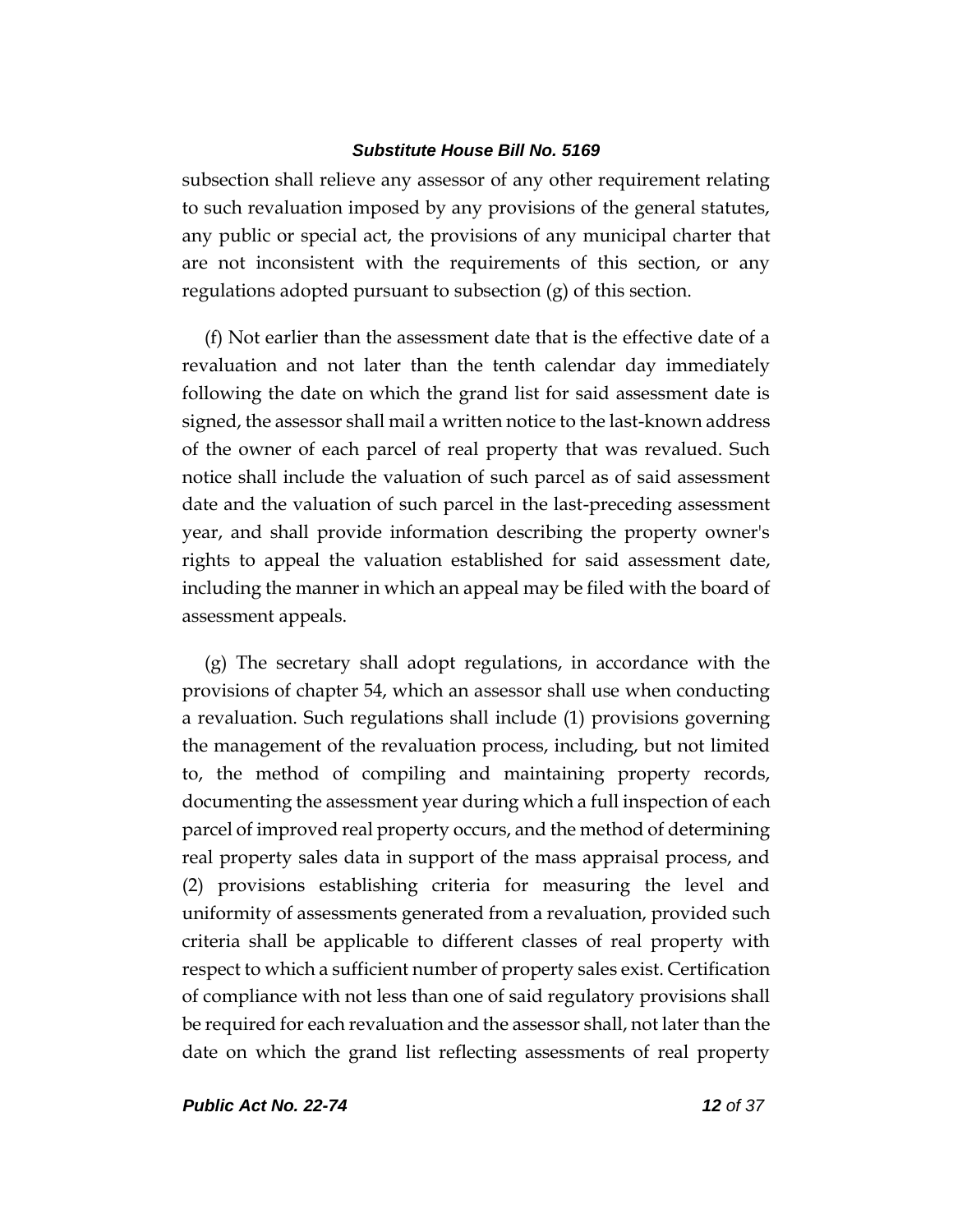derived from a revaluation is signed, certify to the secretary and the chief executive officer, in writing, that the revaluation was conducted in accordance with said regulatory requirement. Any town effecting a revaluation with respect to which an assessor is unable to certify such compliance shall be subject to the penalty provided in subsection (d) of this section. In the event the assessor designates a revaluation company to perform mass appraisal valuation or field review functions with respect to a revaluation, the assessor and the employee of said company responsible for such function or functions shall jointly sign such certification. The assessor shall retain a copy of such certification and any data in support thereof in the assessor's office. The provisions of subsection (c) of this section concerning the public inspection of criteria, guidelines, price schedules or statement of procedures used in a revaluation shall be applicable to such certification and supporting data.

(h) This section shall require the revaluation of real property (1) designated within the 1983 Settlement boundary and taken into trust by the federal government for the Mashantucket Pequot Tribal Nation before June 8, 1999, or (2) taken into trust by the federal government for the Mohegan Tribe of Indians of Connecticut.

(i) Each assessor shall file with the secretary parcel data from each revaluation implemented pursuant to this section upon forms prescribed and furnished by the secretary, which forms shall be so prescribed and furnished not later than thirty days prior to the date set by such secretary for such filing.

Sec. 8. Section 12-62g of the general statutes is repealed and the following is substituted in lieu thereof (*Effective October 1, 2022*):

In conjunction with each municipal revaluation of property in accordance with section 12-62, as amended by this act, each municipality shall increase (1) the amount of the exemption granted pursuant to subdivisions (19), (20), (21), (22), (23), (24), (25) and (26) of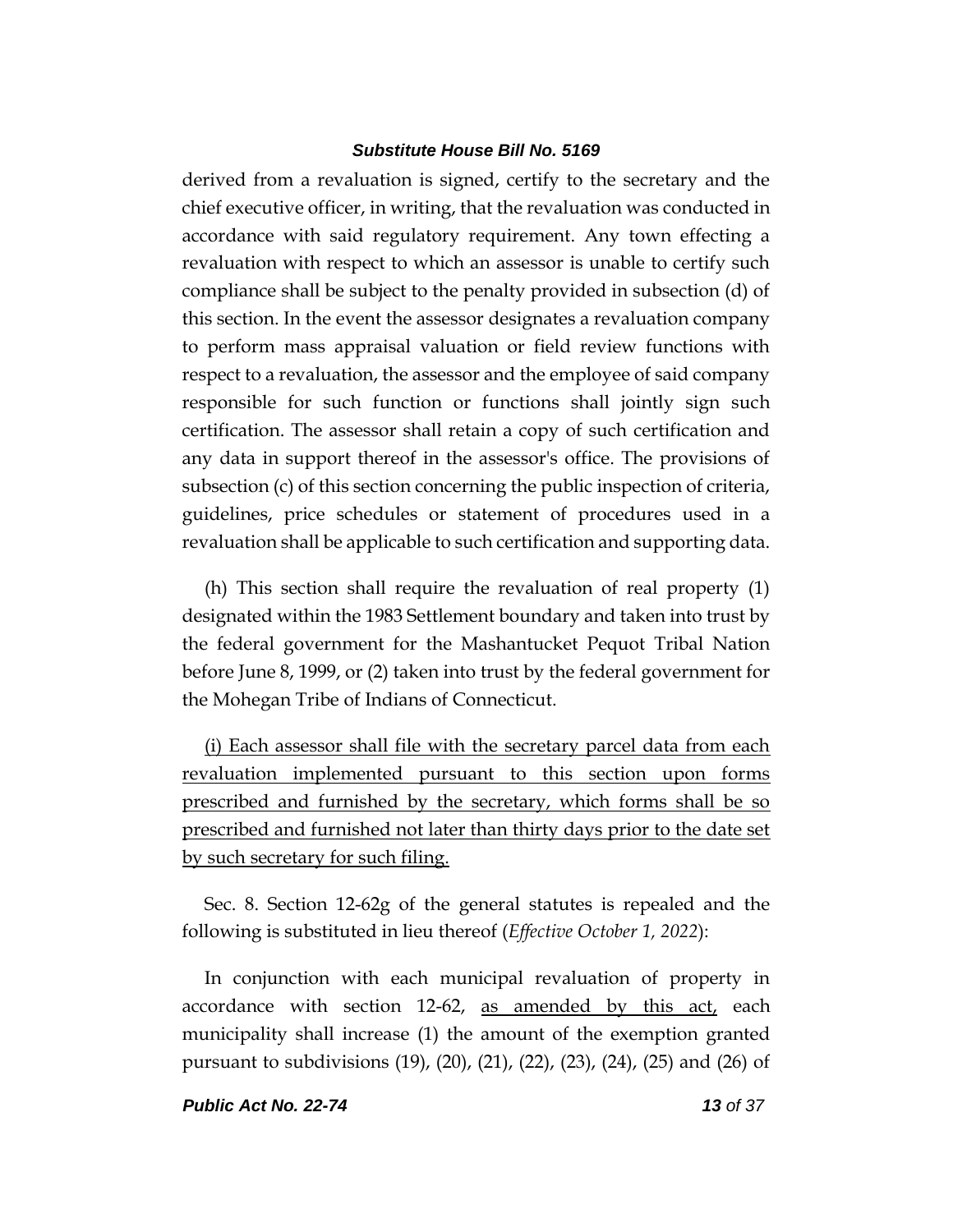section 12-81, and (2) the amount of the exemption that each municipality may allow pursuant to section 12-81f, for such year and for each subsequent assessment year by multiplying the amount of exemption in each of said subdivisions by a multiplier determined by dividing the net taxable grand list for such year of revaluation by the net taxable grand list of the last year prior to such revaluation and rounding off the product to the nearest integer.

Sec. 9. Subsection (c) of section 12-55 of the general statutes is repealed and the following is substituted in lieu thereof (*Effective October 1, 2022*):

(c) Each notice of assessment increase sent pursuant to this section shall include: (1) The gross valuation, net valuation and any exempt amounts prior to and after such increase; and (2) information describing the manner in which an appeal may be filed with the board of assessment appeals. If a notice of assessment increase affects the value of personal property and the assessor or board of assessors used a methodology to determine such value that differs from the methodology previously used, such notice shall include a statement concerning such change in methodology, which shall indicate the current methodology and the one that the assessor or assessors used for the valuation prior to such increase. Each such notice shall be mailed not earlier than the assessment date and not later than the tenth calendar day immediately following the date on which the assessor or board of assessors signs and attests to the grand list. If any such assessment increase notice is sent later than the time period prescribed in this subsection, such increase shall become effective on the next succeeding grand list.

Sec. 10. Section 12-89 of the general statutes is repealed and the following is substituted in lieu thereof (*Effective October 1, 2022, and applicable to assessment years commencing on or after October 1, 2022*):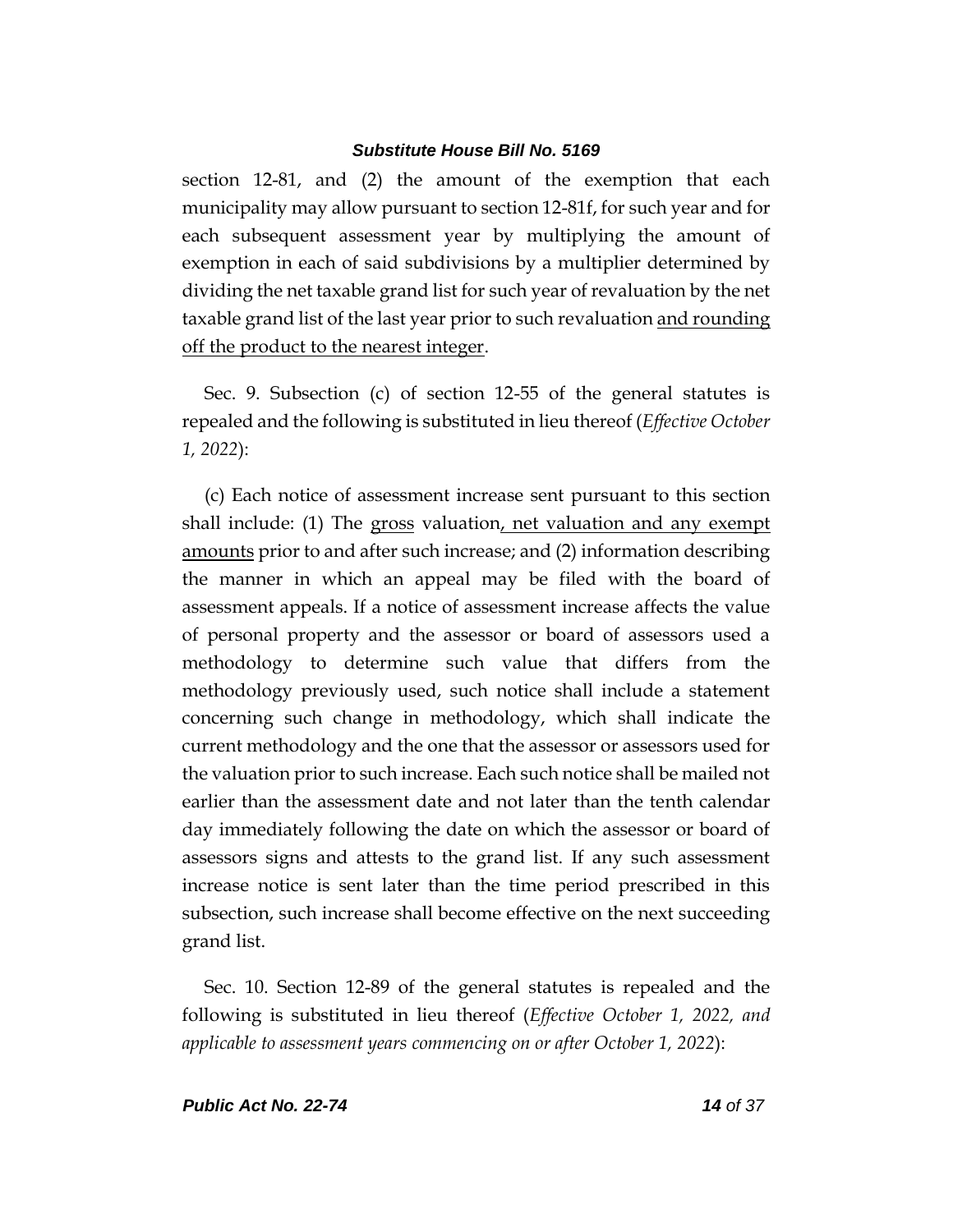(a) The assessor or board of assessors of each town, consolidated town and city or consolidated town and borough shall inspect the statements and applications filed **[**with it and required by**]** pursuant to sections 12-81 and 12-87 **[**from scientific, educational, literary, historical, charitable, agricultural and cemetery organizations, shall**]** and determine what part, if any, of the property claimed to be exempt **[**by the organization shall be**]** is in fact exempt. **[**and**]** The assessor or board of assessors shall place a valuation upon all such property, if any, as is found to be taxable, provided any property acquired by any tax-exempt organization after the first day of October shall first become exempt on the assessment date next succeeding the date of acquisition.

(b) Upon the denial in whole or in part of a statement or application inspected pursuant to subsection (a) of this section, the assessor or board of assessors shall mail a written notice of such denial to the last known address of the taxpayer or organization. Such notice shall be mailed not earlier than the assessment date and not later than the tenth calendar day immediately following the date on which the assessor or board of assessors signs and attests to the grand list pursuant to section 12-55, as amended by this act. Such notice shall include (1) the gross assessed valuation of the property, the amounts of any exemption granted and the net taxable valuation of the property, and (2) a statement that the taxpayer or organization may appeal the decision of the assessor or board of assessors pursuant to subsection (c) of this section.

(c) Any taxpayer or organization filing a tax-exempt statement or application for exemption, aggrieved at the action of the assessor or board of assessors, may appeal, within the time prescribed by law for such appeals, to the board of assessment appeals. Any such taxpayer or organization claiming to be aggrieved by the action of the board of assessment appeals may, within two months from the time of such action, make application in the nature of an appeal therefrom to the superior court for the judicial district in which such property is situated.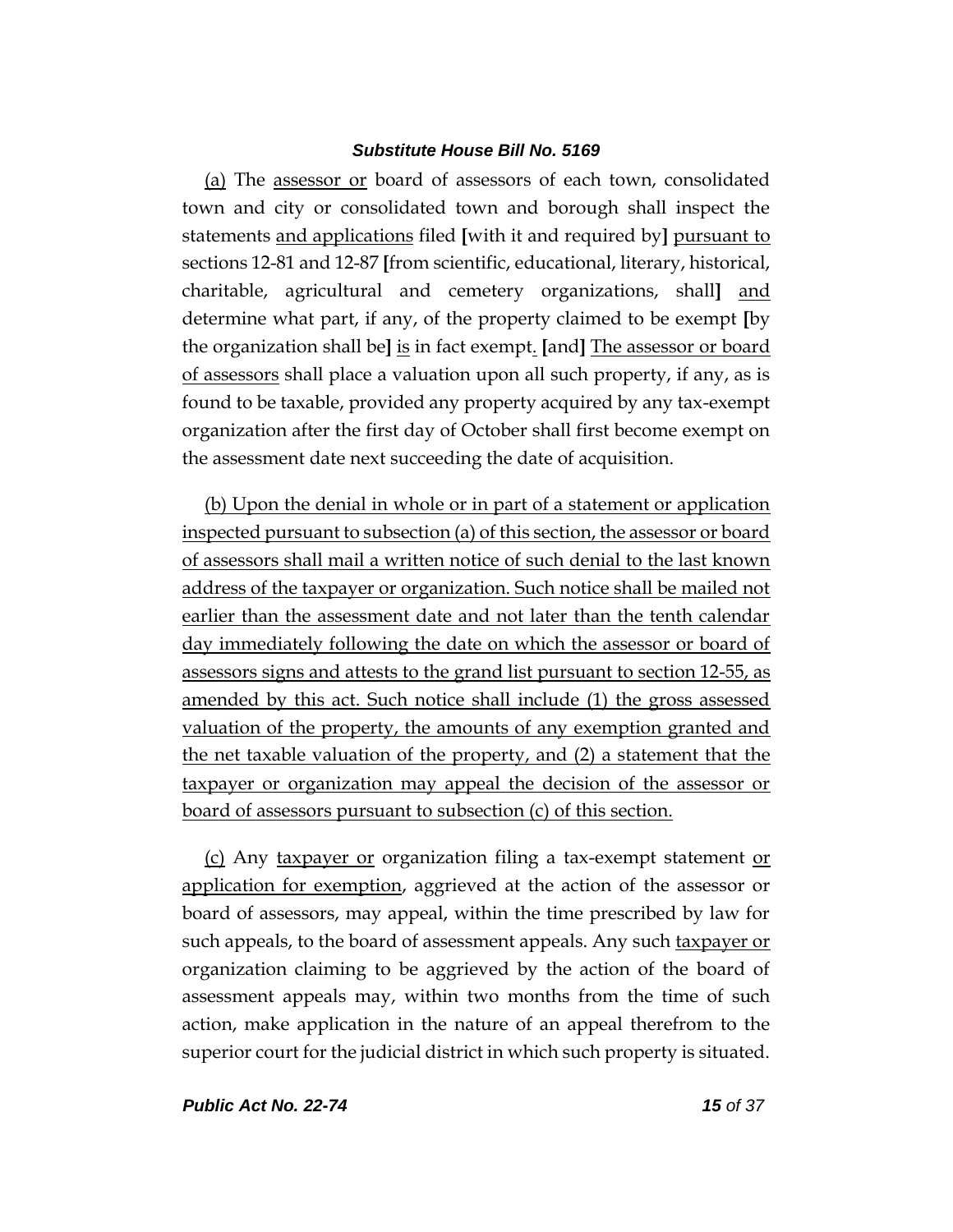Sec. 11. Subsection (f) of section 4-66*l* of the 2022 supplement to the general statutes is repealed and the following is substituted in lieu thereof (*Effective July 1, 2022*):

(f) (1) Except as provided in subdivision (2) of this subsection, for the fiscal year ending June 30, 2018, and each fiscal year thereafter, the amount of the grant payable to a municipality in any year in accordance with subsection (d) of this section shall be reduced if such municipality increases its adopted budget expenditures for such fiscal year above a cap equal to the amount of adopted budget expenditures authorized for the previous fiscal year by 2.5 per cent or more or the rate of inflation, whichever is greater. Such reduction shall be in an amount equal to fifty cents for every dollar expended over the cap set forth in this subsection. For the purposes of this section, (A) "municipal spending" does not include expenditures for debt service, special education, implementation of court orders or arbitration awards, expenditures associated with a major disaster or emergency declaration by the President of the United States, a disaster emergency declaration issued by the Governor pursuant to chapter 517 or any disbursement made to a district pursuant to subsection (c) or (e) of this section, budgeting for an audited deficit, nonrecurring grants, capital expenditures or payments on unfunded pension liabilities, (B) "adopted budget expenditures" includes expenditures from a municipality's general fund and expenditures from any nonbudgeted funds, and (C) "capital expenditure" means a nonrecurring capital expenditure of one hundred thousand dollars or more. Each municipality shall annually certify to the secretary, on a form prescribed by said secretary, whether such municipality has exceeded the cap set forth in this subsection and if so the amount by which the cap was exceeded, except that in any fiscal year for which the secretary publishes a list of payments made to municipalities by state agencies on the Internet web site of the Office of Policy and Management, such certification shall not be required.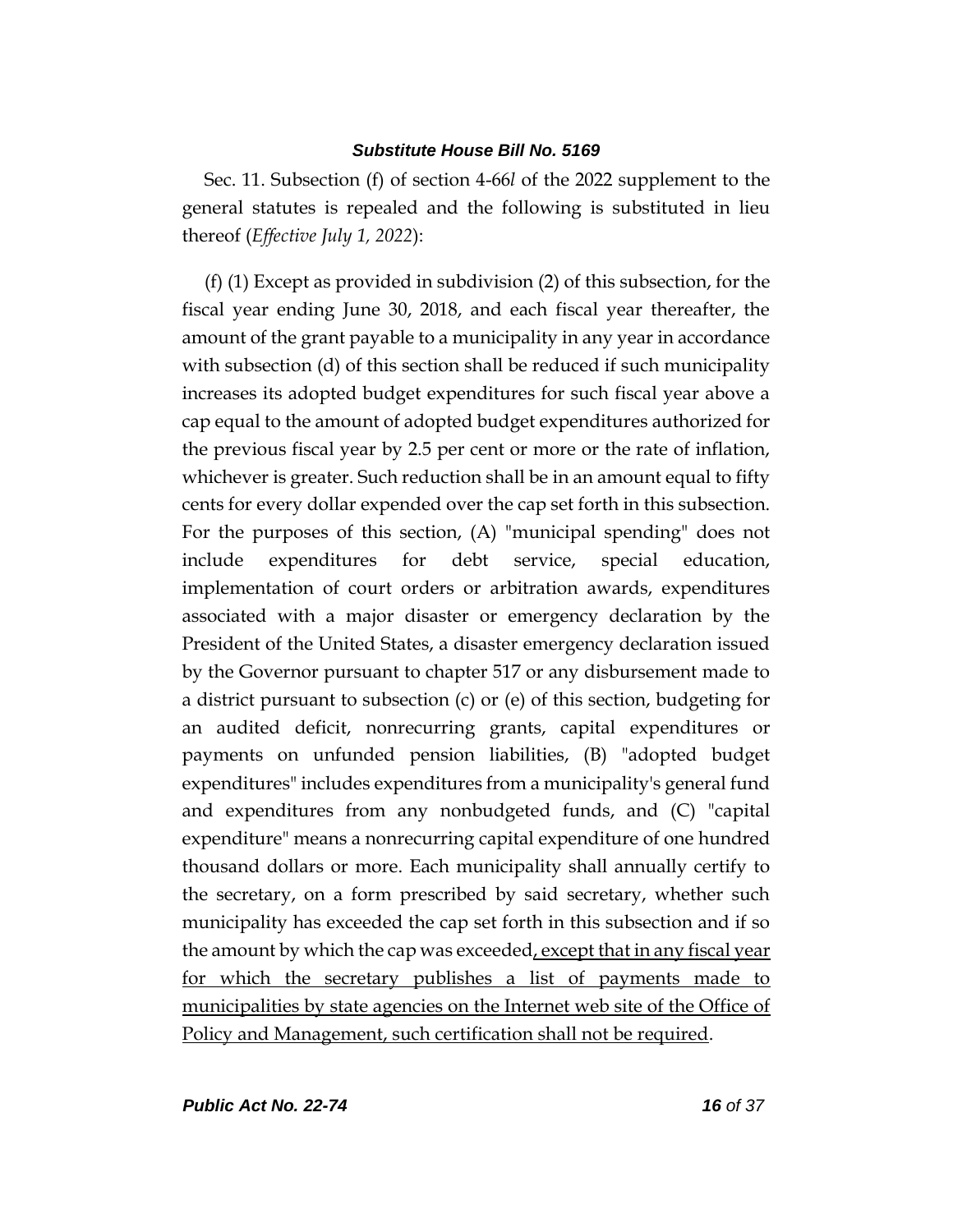(2) For the fiscal year ending June 30, 2018, and each fiscal year thereafter, the amount of the grant payable to a municipality in any year in accordance with subsection (d) of this section shall not be reduced in the case of a municipality whose adopted budget expenditures exceed the cap set forth in subdivision (1) of this subsection by an amount proportionate to any increase to its municipal population from the previous fiscal year, as determined by the secretary.

Sec. 12. Subsection (d) of section 12-129b of the general statutes is repealed and the following is substituted in lieu thereof (*Effective July 1, 2022*):

(d) If any person with respect to whom a claim for tax relief in accordance with this section and section 12-129c has been approved for any assessment year transfers, assigns, grants or otherwise conveys subsequent to the first day of October, but prior to the first day of August in such assessment year the interest in real property to which such claim for tax relief is related, regardless of whether such transfer, assignment, grant or conveyance is voluntary or involuntary, the amount of such tax relief benefit, determined as the amount by which the tax payable without benefit of this section exceeds the tax payable under the provisions of this section, shall be a pro rata portion of the amount otherwise applicable in such assessment year to be determined by a fraction the numerator of which shall be the number of full months from the first day of October in such assessment year to the date of such conveyance and the denominator of which shall be twelve. If such conveyance occurs in the month of October the grantor shall be disqualified for such tax relief in such assessment year. The grantee shall be required within a period not exceeding ten days immediately following the date of such conveyance to notify the assessor thereof, or in the absence of such notice, upon determination by the assessor that such transfer, assignment, grant or conveyance has occurred, the assessor shall (1) determine the amount of tax relief benefit to which the

*Public Act No. 22-74 17 of 37*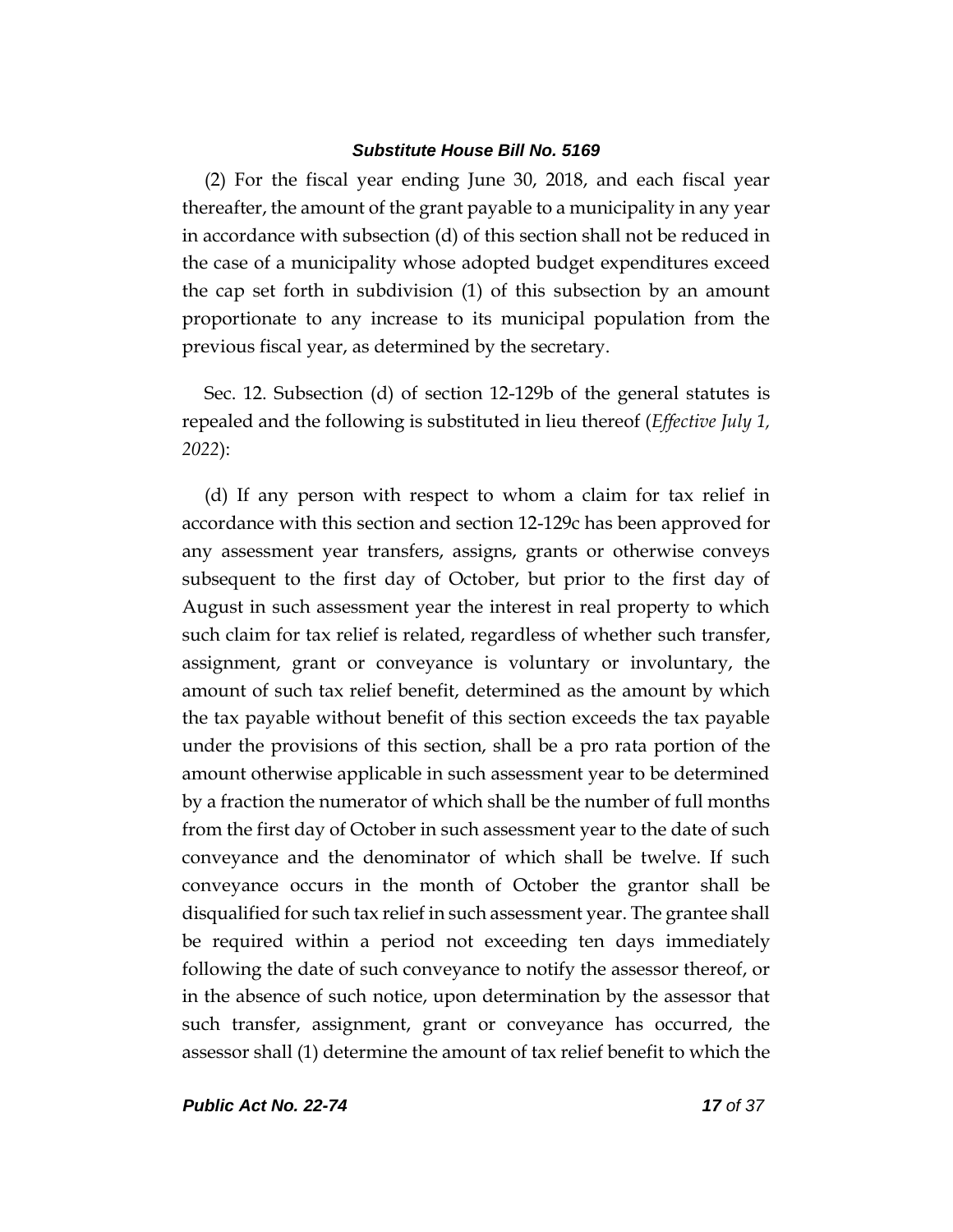grantor is entitled for such assessment year with respect to the interest in real property conveyed and notify the tax collector of the reduced amount of such benefit, and  $(2)$  notify the Secretary of the Office of Policy and Management on or before the October first next following the end of the assessment year in which such conveyance occurs of the reduction in such benefit for purposes of a corresponding adjustment in the amount of state payment to the municipality next following as reimbursement for the revenue loss related to such tax relief. On or after December 1, 1989, any municipality which neglects to transmit to the Secretary of the Office of Policy and Management the adjustment as required by this section shall forfeit two hundred fifty dollars to the state, provided said secretary may waive such forfeiture in accordance with procedures and standards adopted by regulation in accordance with chapter 54. Upon receipt of such notice from the assessor, the tax collector shall, if such notice is received after the tax due date in the municipality, **[**within ten days thereafter**]** not later than thirty days after such receipt, mail or hand a bill to the grantee stating the additional amount of tax due as determined by the assessor or assessors. Such tax shall be due and payable and collectible as other property taxes and subject to the same liens and processes of collection, provided such tax shall be due and payable in an initial or single installment not sooner than thirty days after the date such bill is mailed or handed to the grantee and in equal amounts in any remaining, regular installments as the same are due and payable.

Sec. 13. Subsection (i) of section 12-170aa of the 2022 supplement to the general statutes is repealed and the following is substituted in lieu thereof (*Effective July 1, 2022*):

(i) If any person with respect to whom a claim for tax reduction in accordance with this section has been approved for any assessment year transfers, assigns, grants or otherwise conveys on or after the first day of October but prior to the first day of August in such assessment year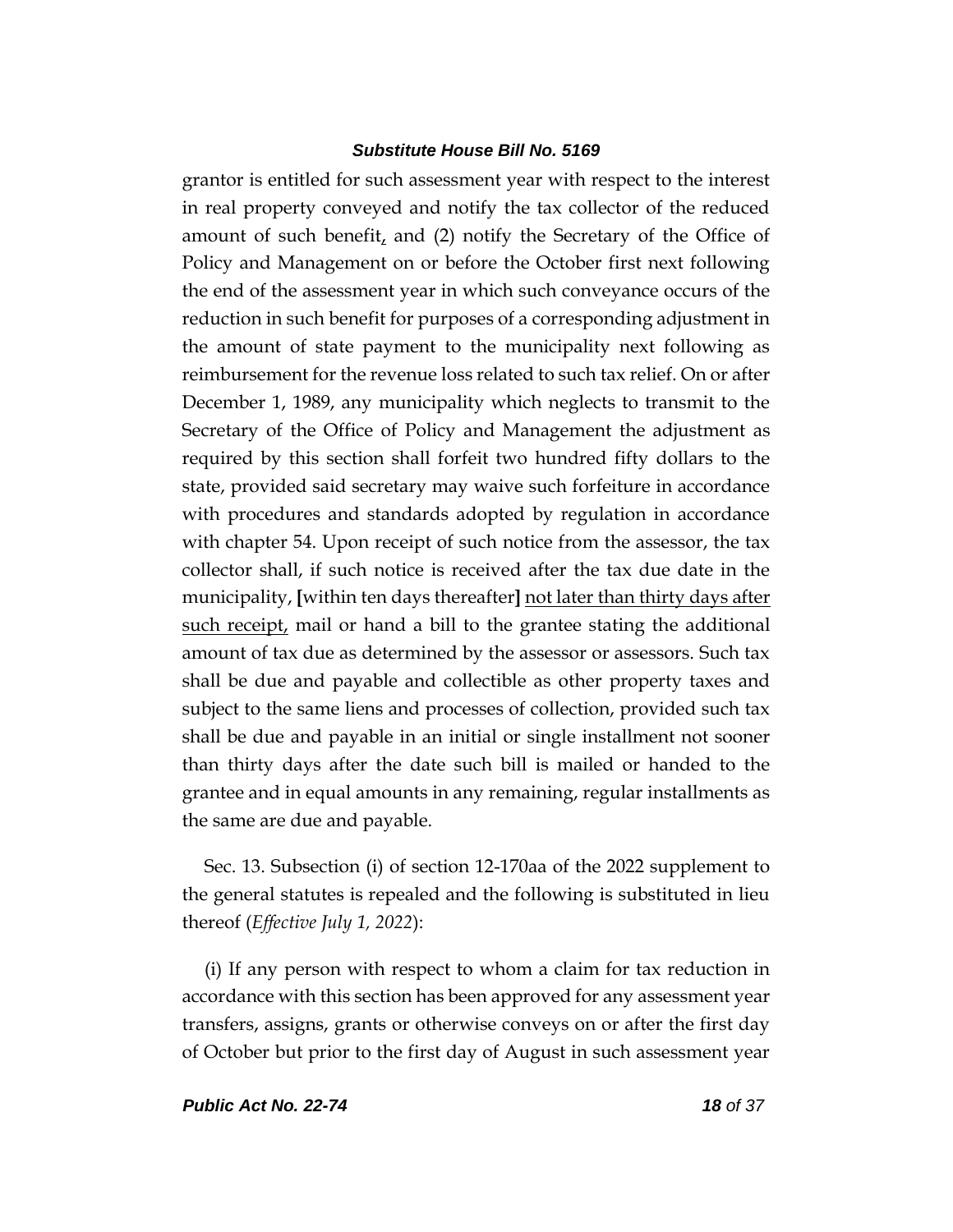the interest in real property to which such claim for tax credit is related, regardless of whether such transfer, assignment, grant or conveyance is voluntary or involuntary, the amount of such tax credit shall be a pro rata portion of the amount otherwise applicable in such assessment year to be determined by a fraction the numerator of which shall be the number of full months from the first day of October in such assessment year to the date of such conveyance and the denominator of which shall be twelve. If such conveyance occurs in the month of October the grantor shall be disqualified for tax credit in such assessment year. The grantee shall be required within a period not exceeding ten days immediately following the date of such conveyance to notify the assessor thereof by mail or electronic mail, in a manner prescribed by the assessor, or in the absence of such notice, upon determination by the assessor that such transfer, assignment, grant or conveyance has occurred, the assessor shall (1) determine the amount of tax reduction to which the grantor is entitled for such assessment year with respect to the interest in real property conveyed and notify the tax collector of the reduced amount of tax reduction applicable to such interest, and  $(2)$ notify the Secretary of the Office of Policy and Management on or before the October first immediately following the end of the assessment year in which such conveyance occurs of the reduction in such tax reduction for purposes of a corresponding adjustment in the amount of state payment to the municipality next following as reimbursement for the revenue loss related to such tax reductions. On or after December 1, 1987, any municipality which neglects to transmit to the Secretary of the Office of Policy and Management the claim as required by this section shall forfeit two hundred fifty dollars to the state provided the secretary may waive such forfeiture in accordance with procedures and standards established by regulations adopted in accordance with chapter 54. Upon receipt of such notice from the assessor, the tax collector shall, if such notice is received after the tax due date in the municipality, **[**within ten days thereafter**]** not later than thirty days after such receipt, mail, hand or deliver by electronic mail, at the grantee's option, a bill to the grantee

*Public Act No. 22-74 19 of 37*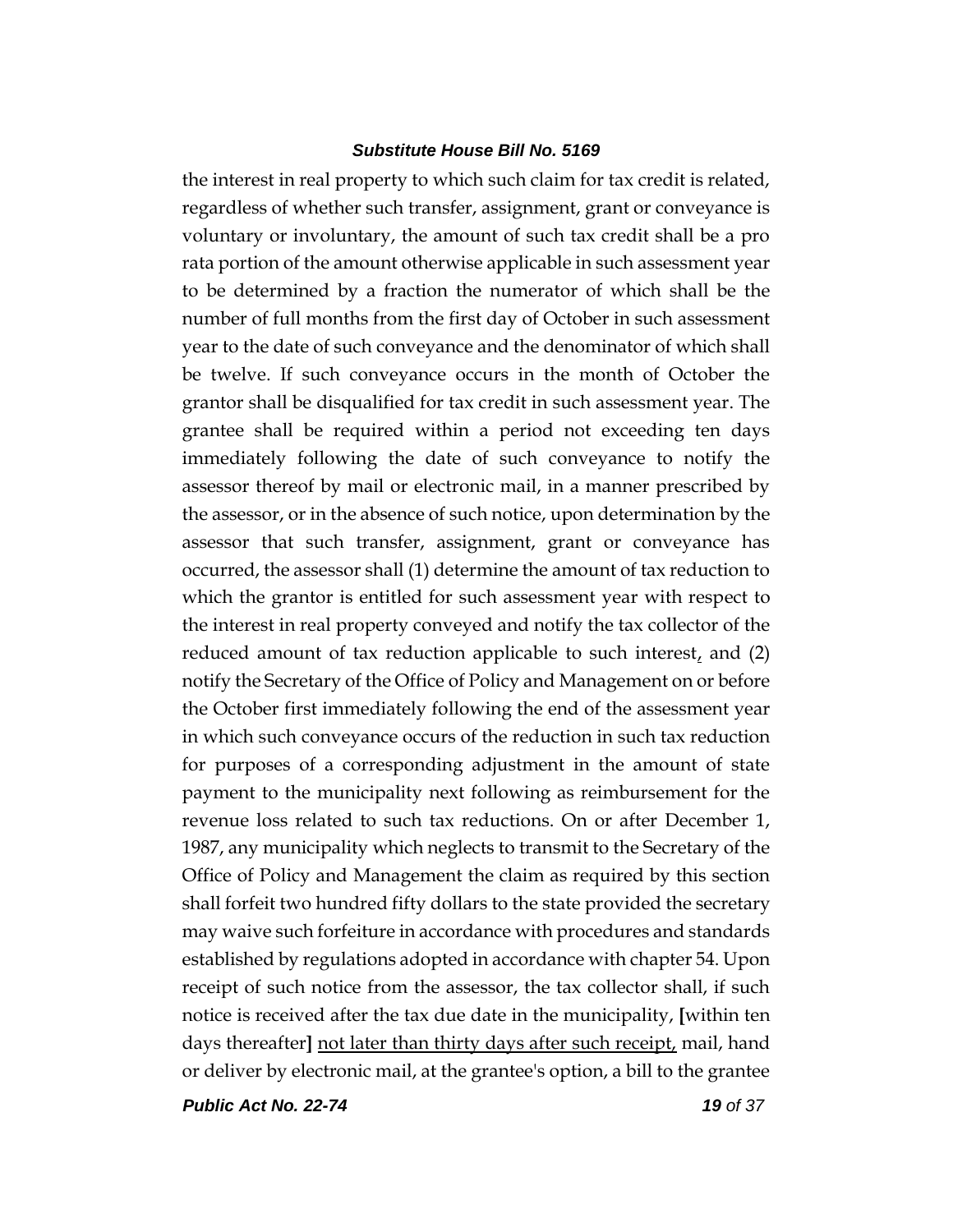stating the additional amount of tax due as determined by the assessor. Such tax shall be due and payable and collectible as other property taxes and subject to the same liens and processes of collection, provided such tax shall be due and payable in an initial or single installment not sooner than thirty days after the date such bill is mailed or handed to the grantee and in equal amounts in any remaining, regular installments as the same are due and payable.

Sec. 14. Section 12-129 of the general statutes is repealed and the following is substituted in lieu thereof (*Effective July 1, 2022*):

Any person, firm or corporation who pays any property tax in excess of the principal of such tax as entered in the rate book of the tax collector and covered by his warrant therein, or in excess of the legal interest, penalty or fees pertaining to such tax, or who pays a tax from which the payor is by statute exempt and entitled to an abatement, or who, by reason of a clerical error on the part of the assessor or board of assessment appeals, pays a tax in excess of that which should have been assessed against his property, or who is entitled to a refund because of the issuance of a certificate of correction, may make application in writing to the collector of taxes for the refund of such amount. Such application shall be delivered or postmarked by the later of (1) three years from the date such tax was due, (2) such extended deadline as the municipality may, by ordinance, establish, or (3) ninety days after the deletion of any item of tax assessment by a final court order or pursuant to subdivision (3) of subsection (c) of section 12-53, subsection (b) of section 12-57, as amended by this act, or section 12-113. Such application shall contain a recital of the facts and shall state the amount of the refund requested. The collector shall, after examination of such application, refer the same, with his recommendations thereon, to the board of selectmen in a town or to the corresponding authority in any other municipality, and shall certify to the amount of refund, if any, to which the applicant is entitled. The existence of another tax delinquency or

*Public Act No. 22-74 20 of 37*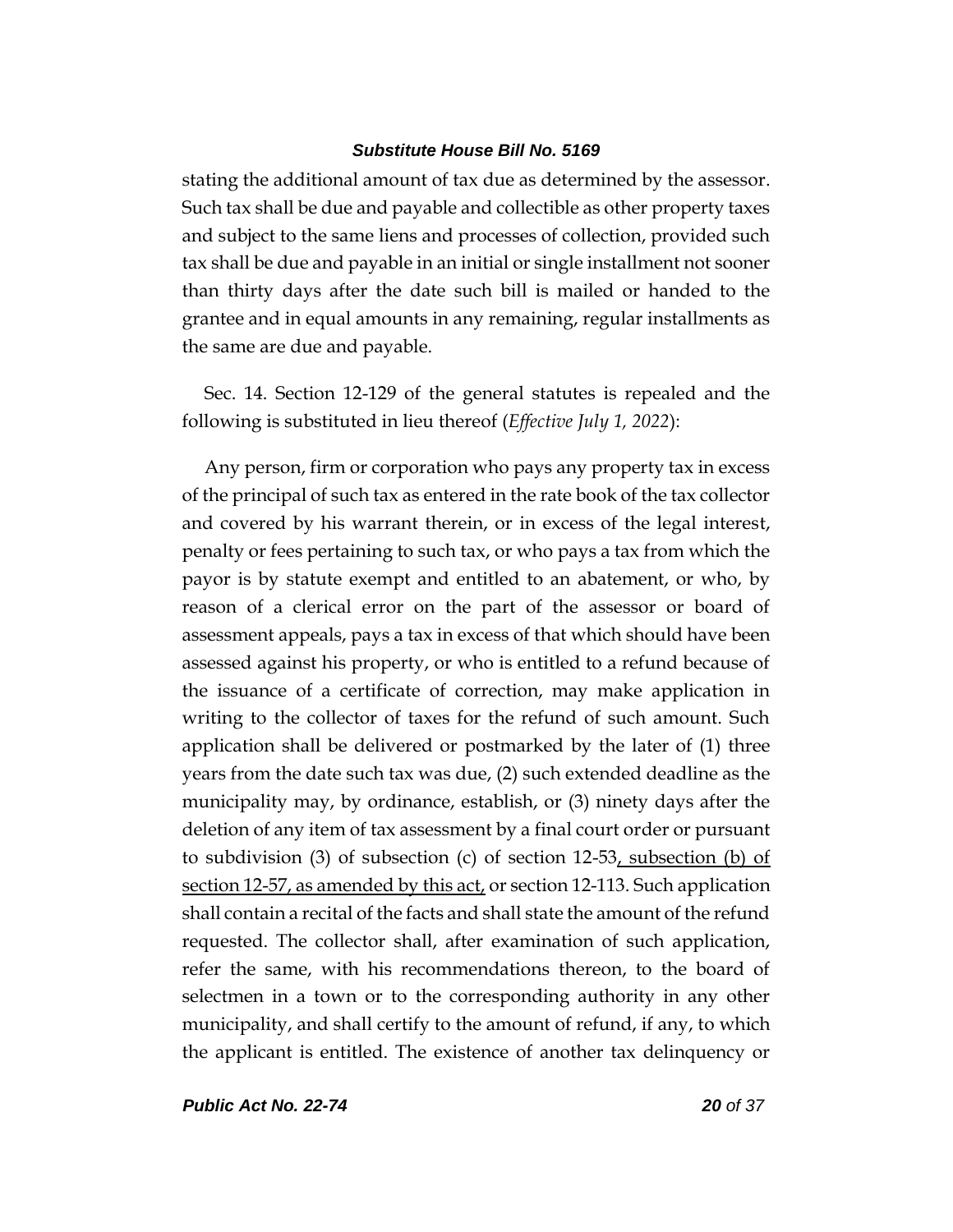other debt owed by the same person, firm or corporation shall be sufficient grounds for denying the application. Upon such denial, any overpayment shall be applied to such delinquency or other debt. Upon receipt of such application and certification, the selectmen or such other authority shall draw an order upon the treasurer in favor of such applicant for the amount of refund so certified. Any action taken by such selectmen or such other authority shall be a matter of record, and the tax collector shall be notified in writing of such action. Upon receipt of notice of such action, the collector shall make in his rate book a notation which will date, describe and identify each such transaction. Each tax collector shall, at the end of each fiscal year, prepare a statement showing the amount of each such refund, to whom made and the reason therefor. Such statement shall be published in the annual report of the municipality or filed in the town clerk's office within sixty days of the end of the fiscal year. Any payment for which no timely application is made or granted under this section shall permanently remain the property of the municipality. Nothing in this section shall be construed to allow a refund based upon an error of judgment by the assessors. Notwithstanding the provisions of this section, the legislative body of a municipality may, by ordinance, authorize the tax collector to retain payments in excess of the amount due provided the amount of the excess payment is less than five dollars.

Sec. 15. Subsection (b) of section 12-57 of the general statutes is repealed and the following is substituted in lieu thereof (*Effective July 1, 2022*):

(b) When it has been determined by the assessors of a municipality, at any time, that a motor vehicle registered with the Department of Motor Vehicles has been assessed when it should not have been, the assessors shall issue a certificate of correction removing such vehicle from the list of the person who was assessed in error, and, if such vehicle should have been subject to taxation for the same taxing period on the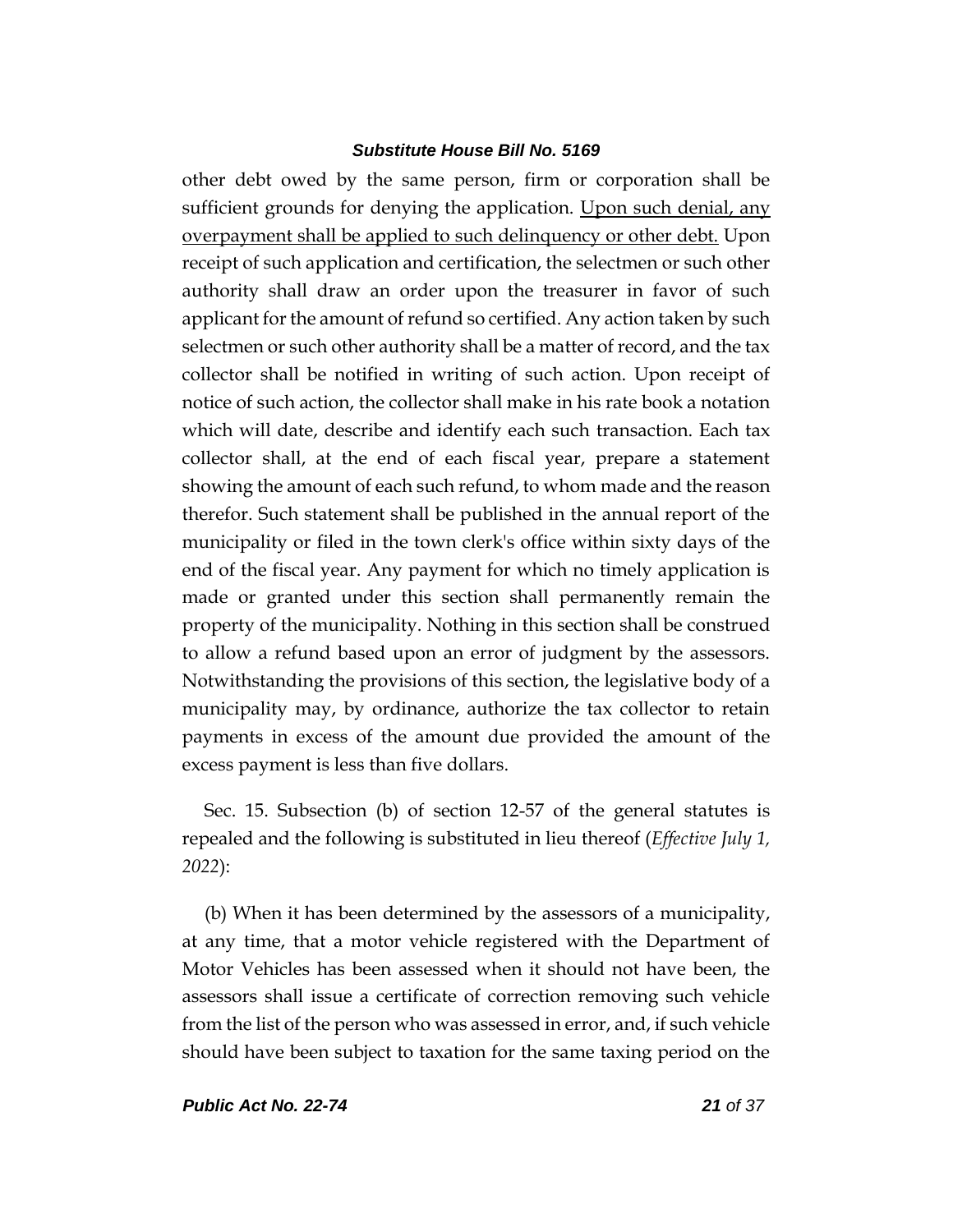grand list of another municipality in this state, the assessors shall promptly notify, in writing, the assessors of the municipality where the vehicle should be properly assessed and taxed, and the assessors of such municipality shall assess such vehicle and shall thereupon issue a certificate of correction adding such vehicle to the list of the person owning such vehicle, and the tax thereon shall be levied and collected by the tax collector. Upon the issuance of a certificate of correction, any person taxed in error may make application in writing to the tax collector for the refund of the erroneously collected amount pursuant to section 12-129, as amended by this act.

Sec. 16. Subsection (e) of section 12-81a of the general statutes is repealed and the following is substituted in lieu thereof (*Effective July 1, 2022*):

(e) Upon receipt of such notice from the assessor, the tax collector of the town shall, if such notice is received after the normal billing date, **[**within ten days thereafter**]** not later than thirty days after such receipt, mail or hand a bill to the purchaser based upon an amount prorated by the assessor. Such tax shall be due and payable and collectible as other municipal taxes and subject to the same liens and processes of collection; provided such tax shall be due and payable in an initial or single installment due and payable not sooner than thirty days after the date such bill is mailed or handed to the purchaser, and in any remaining, regular installments, as the same are due and payable, and the several installments of a tax so due and payable shall be equal.

Sec. 17. Section 12-128 of the general statutes is repealed and the following is substituted in lieu thereof (*Effective July 1, 2022*):

The amount of any tax which has been collected erroneously from any person who has served in the Army, Navy, Marine Corps, Coast Guard or Air Force of the United States, or from his relative, as specified in section 12-81, may be recovered from the municipality to which the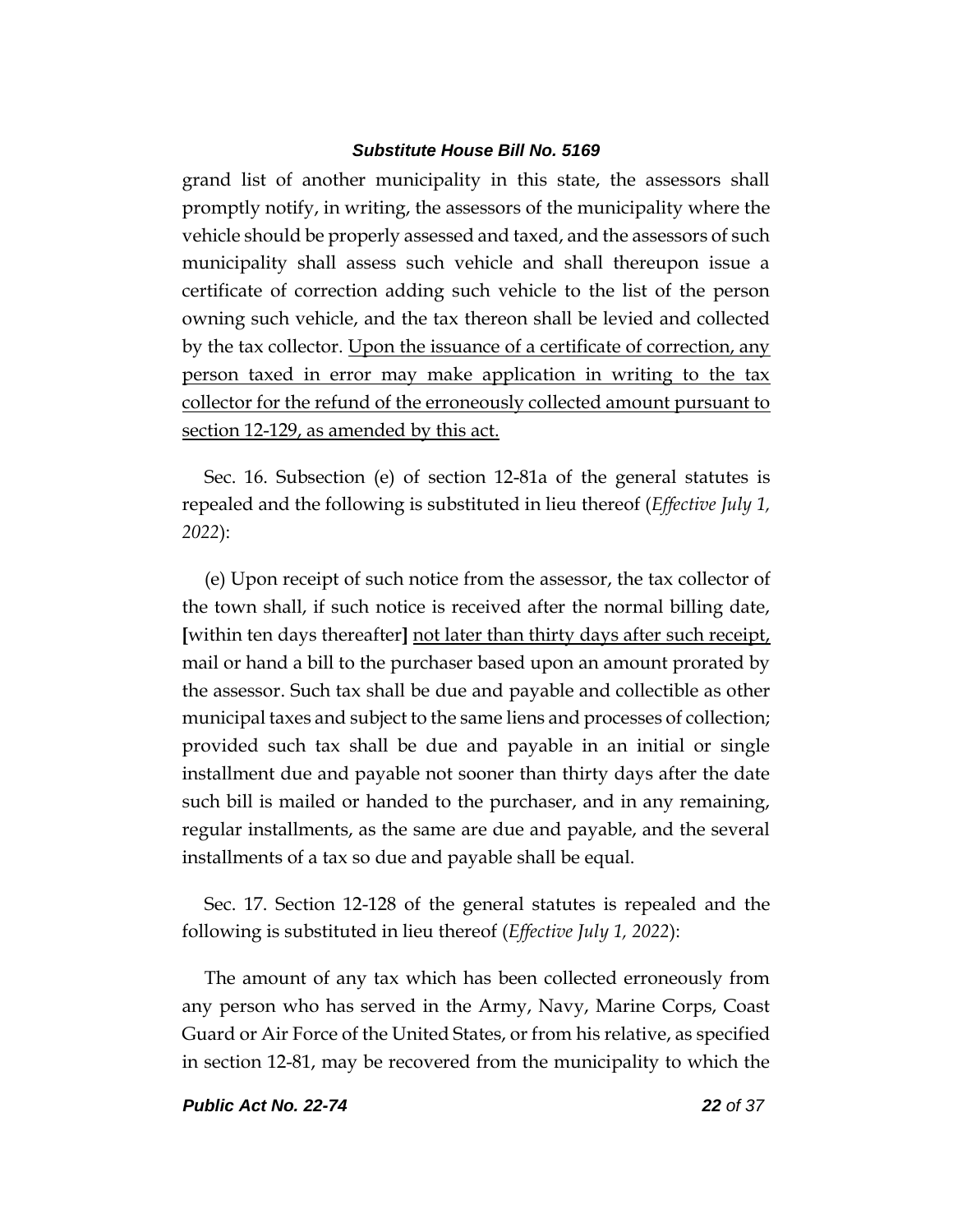same has been paid at any time within six years from the date of such payment upon presentation of a claim therefor to the **[**collector of taxes**]** assessor. The **[**collector**]** assessor shall examine such claim and, upon finding the claimant entitled thereto, shall **[**certify to that effect to the selectmen of such town or other proper official of such municipality. Upon receipt of such certification, the selectmen or other proper official shall draw an order upon the treasurer in favor of such claimant for the amount, without interest, to which such claimant is entitled**]** issue a certificate of correction. Upon the issuance of a certificate of correction, any person taxed in error may make application in writing to the collector of taxes for the refund of the erroneously taxed amount. Such application shall contain a recital of the facts and the amount of the refund requested. The tax collector shall, after examination of such application, refer the same, with the tax collector's recommendations thereon, to the board of selectmen in a town or corresponding authority in any other municipality and certify to the amount of refund, without interest, to which the person is entitled. Any payment for which no timely application is made or granted under this section shall be the property of the municipality.

Sec. 18. Section 12-18b of the 2022 supplement to the general statutes is repealed and the following is substituted in lieu thereof (*Effective July 1, 2022*):

(a) For the purposes of this section:

(1) "College and hospital property" means all real property described in subsection (a) of section 12-20a;

**[**(2) "District" has the same meaning as provided in section 7-324;**]**

**[**(3)**]** (2) "Equalized net grand list per capita" means the grand list of a municipality upon which taxes were levied for the general expenses of such municipality three years prior to the fiscal year in which a grant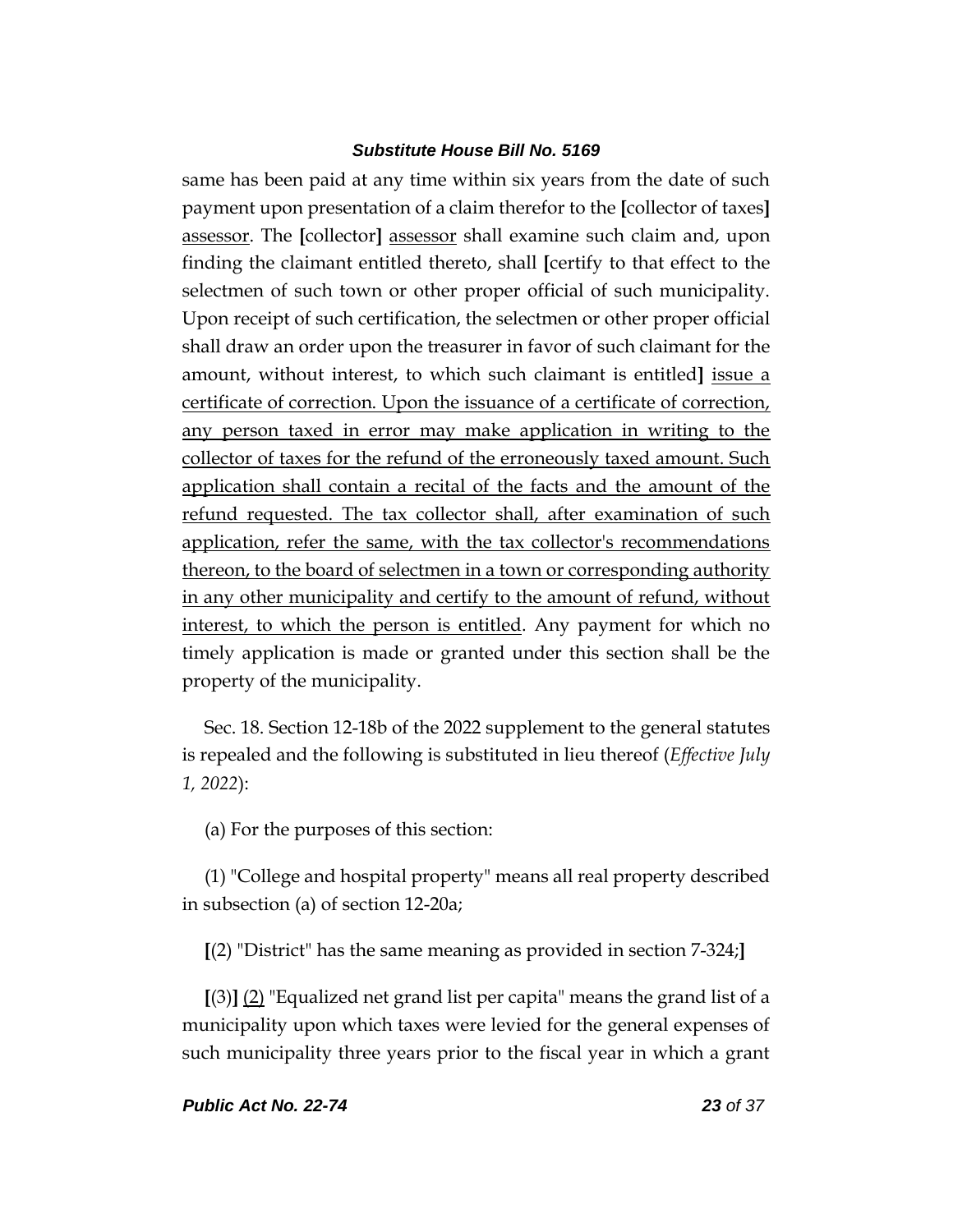under this section is to be paid, equalized in accordance with the provisions of section 10-261a and divided by the total population of such municipality;

**[**(4)**]** (3) "Municipality" means any town, city, borough, consolidated town and city and consolidated town and borough;

**[**(5)**]** (4) "State, municipal or tribal property" means all real property described in subsection (a) of section 12-19a;

**[**(6)**]** (5) "Tier one municipality" means a municipality with an equalized net grand list per capita of less than one hundred thousand dollars;

**[**(7)**]** (6) "Tier two municipality" means a municipality with an equalized net grand list per capita of one hundred thousand dollars to two hundred thousand dollars; and

**[**(8)**]** (7) "Tier three municipality" means a municipality with an equalized net grand list per capita of greater than two hundred thousand dollars.

(b) Notwithstanding the provisions of sections 12-19a and 12-20a, on or before May thirtieth, annually, all funds appropriated for state grants in lieu of taxes shall be payable to municipalities and fire districts pursuant to the provisions of this section. On or before January first, annually, the Secretary of the Office of Policy and Management shall determine the amount due, as a state grant in lieu of taxes, to each municipality and <u>fire</u> district in this state wherein college and hospital property is located and to each municipality and fire district in this state wherein state, municipal or tribal property, except that which was acquired and used for highways and bridges, but not excepting property acquired and used for highway administration or maintenance purposes, is located. Such determination shall be calculated based on assessed values provided to the Office of Policy and Management prior

*Public Act No. 22-74 24 of 37*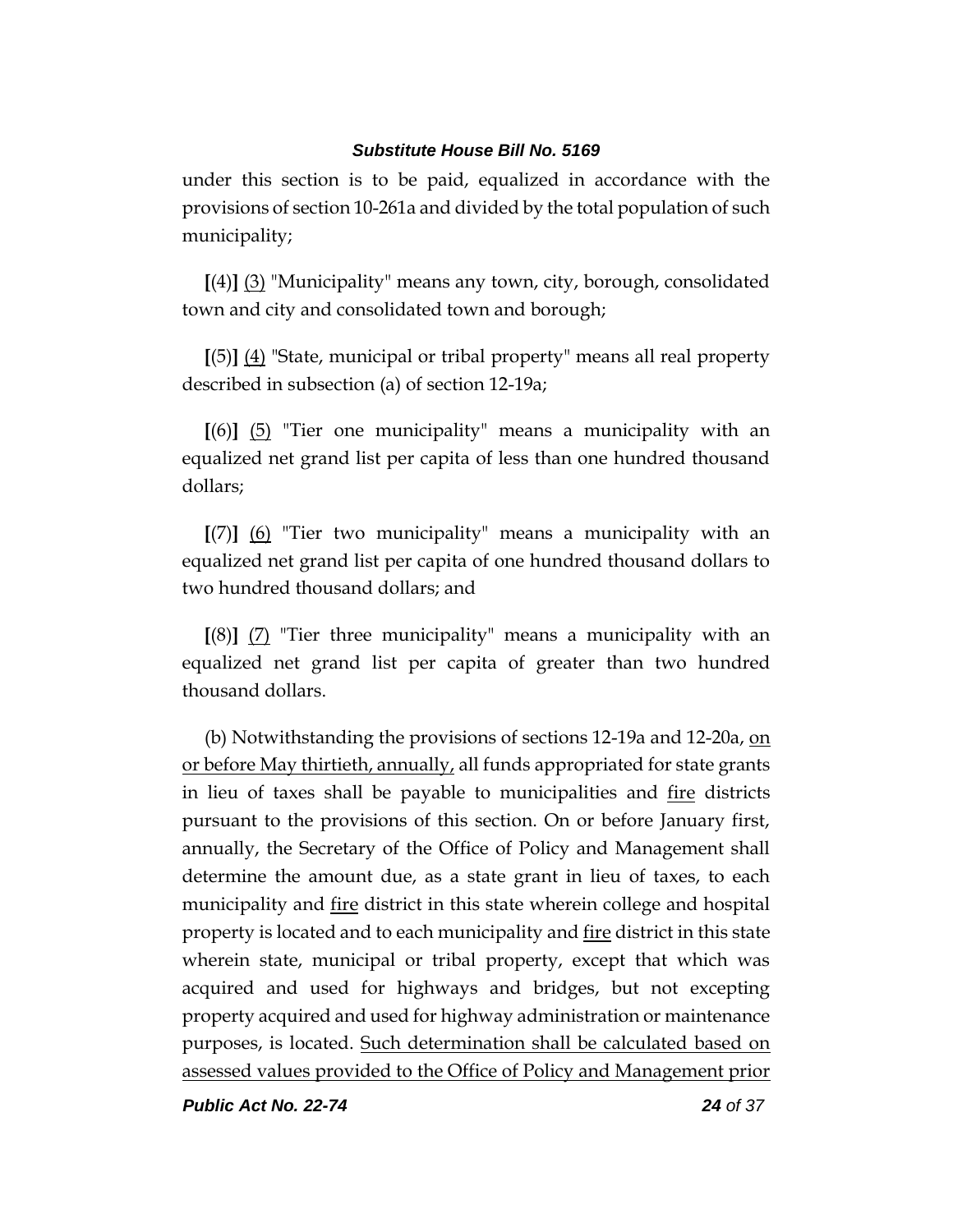to the preceding April first, pursuant to section 12-19b, as amended by this act.

(1) The grant payable to any municipality or  $f$  fire district for state, municipal or tribal property under the provisions of this section in the fiscal year ending June 30, 2022, and each fiscal year thereafter, shall be equal to the total of:

(A) One hundred per cent of the property taxes that would have been paid with respect to any facility designated by the Commissioner of Correction, on or before August first of each year, to be a correctional facility administered under the auspices of the Department of Correction or a juvenile detention center under direction of the Department of Children and Families that was used for incarcerative purposes during the preceding fiscal year. If a list containing the name and location of such designated facilities and information concerning their use for purposes of incarceration during the preceding fiscal year is not available from the Secretary of the State on August first of any year, the Commissioner of Correction shall, on said date, certify to the Secretary of the Office of Policy and Management a list containing such information;

(B) One hundred per cent of the property taxes that would have been paid with respect to that portion of the John Dempsey Hospital located at The University of Connecticut Health Center in Farmington that is used as a permanent medical ward for prisoners under the custody of the Department of Correction. Nothing in this section shall be construed as designating any portion of The University of Connecticut Health Center John Dempsey Hospital as a correctional facility;

(C) One hundred per cent of the property taxes that would have been paid on any land designated within the 1983 Settlement boundary and taken into trust by the federal government for the Mashantucket Pequot Tribal Nation on or after June 8, 1999;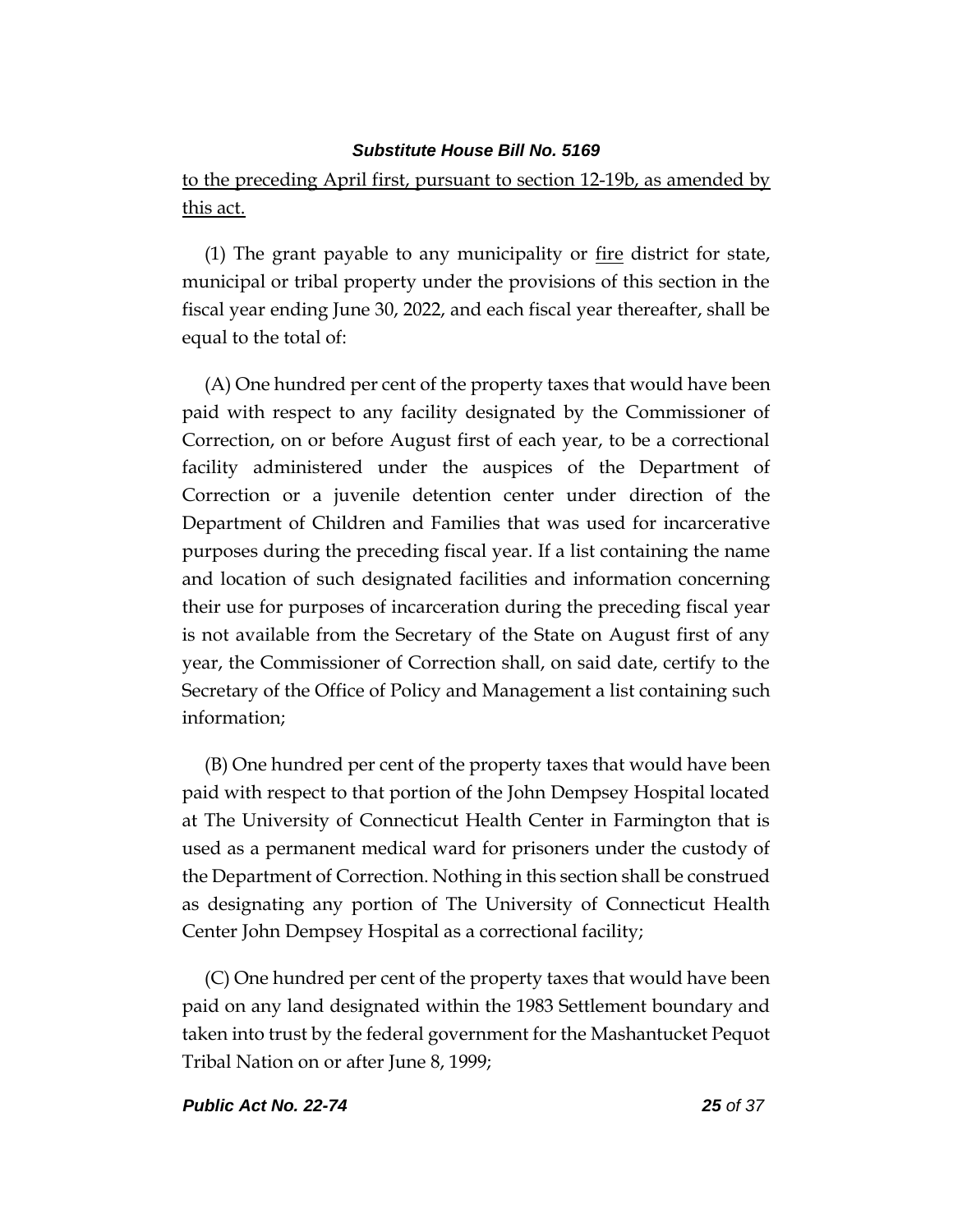(D) One hundred per cent of the property taxes that would have been paid with respect to the property and facilities owned by the Connecticut Port Authority;

(E) Subject to the provisions of subsection (c) of section 12-19a, sixtyfive per cent of the property taxes that would have been paid with respect to the buildings and grounds comprising Connecticut Valley Hospital and Whiting Forensic Hospital in Middletown;

(F) With respect to any municipality in which more than fifty per cent of the property is state-owned real property, one hundred per cent of the property taxes that would have been paid with respect to such stateowned property;

(G) Forty-five per cent of the property taxes that would have been paid with respect to all municipally owned airports; except for the exemption applicable to such property, on the assessment list in such municipality for the assessment date two years prior to the commencement of the state fiscal year in which such grant is payable. The grant provided pursuant to this section for any municipally owned airport shall be paid to any municipality in which the airport is located, except that the grant applicable to Sikorsky Airport shall be paid onehalf to the town of Stratford and one-half to the city of Bridgeport;

(H) One hundred per cent of the property taxes that would have been paid with respect to any land designated within the 1983 Settlement boundary and taken into trust by the federal government for the Mashantucket Pequot Tribal Nation prior to June 8, 1999, or taken into trust by the federal government for the Mohegan Tribe of Indians of Connecticut, provided the real property subject to this subparagraph shall be the land only, and shall not include the assessed value of any structures, buildings or other improvements on such land; and

(I) Forty-five per cent of the property taxes that would have been paid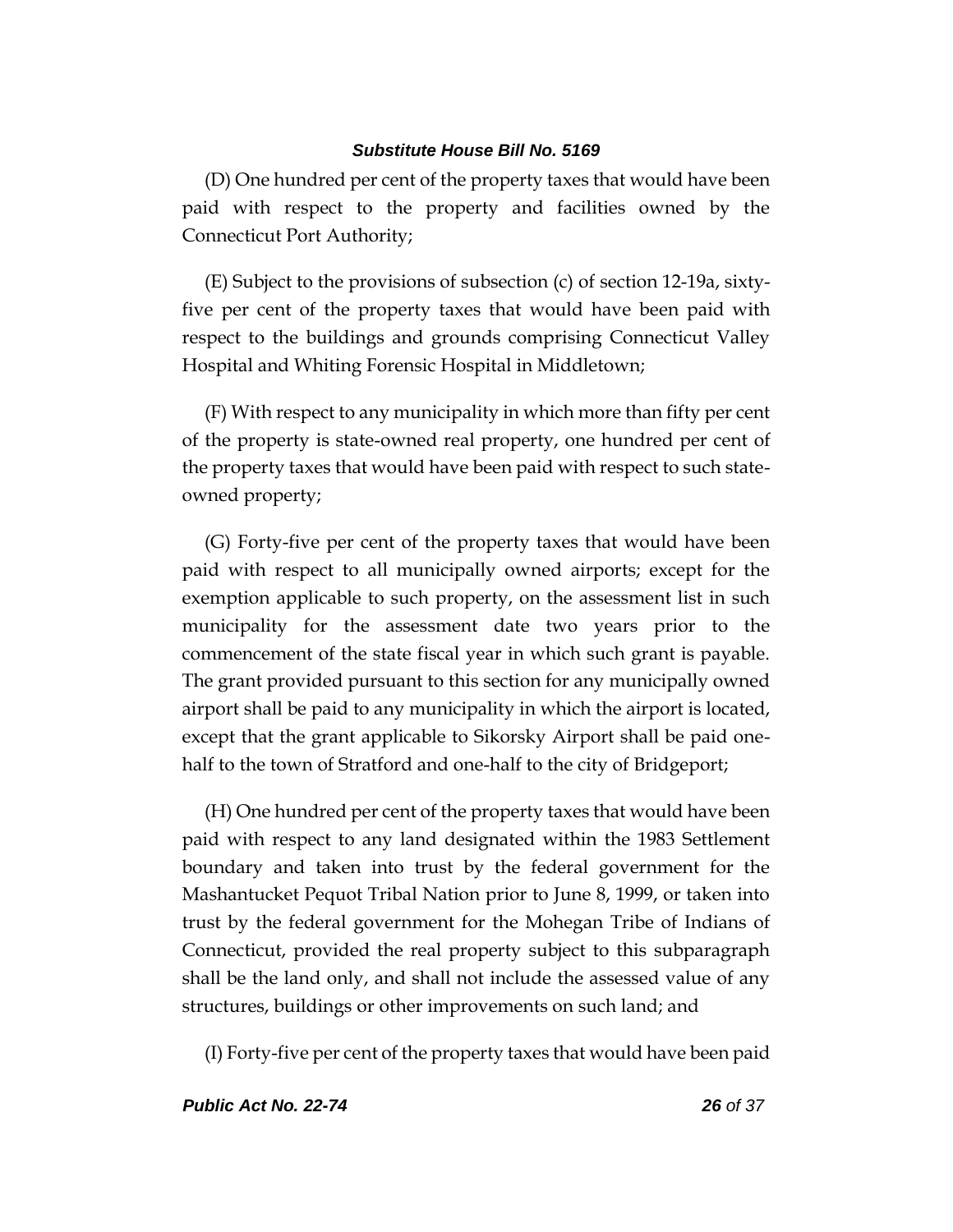with respect to all other state-owned real property.

(2) The grant payable to any municipality or  $f$ ire district for college and hospital property under the provisions of this section in the fiscal year ending June 30, 2017, and each fiscal year thereafter, shall be equal to the total of seventy-seven per cent of the property taxes that, except for any exemption applicable to any college and hospital property under the provisions of section 12-81, would have been paid with respect to college and hospital property on the assessment list in such municipality or fire district for the assessment date two years prior to the commencement of the state fiscal year in which such grant is payable.

(c) The Secretary of the Office of Policy and Management shall list municipalities, boroughs and fire districts based on the equalized net grand list per capita. Boroughs and <u>fire</u> districts shall have the same equalized net grand list per capita as the town, city, consolidated town and city or consolidated town and borough in which such borough or fire district is located.

(d) For the fiscal year ending June 30, 2022, and each fiscal year thereafter:

(1) The total amount of the grants paid to a municipality or  $f_1$ district pursuant to the provisions of this subsection shall not be lower than the total amount of the payment in lieu of taxes grants received by such municipality or <u>fire</u> district for the fiscal year ending June 30, 2021.

(2) If the total of grants payable to each municipality and fire district in accordance with the provisions of subsection (b) of this section exceeds the amount appropriated for the purposes of said subsection for a fiscal year:

(A) Each tier one municipality shall receive fifty per cent of the grant amount payable to such municipality as calculated under subsection (b) of this section;

#### *Public Act No. 22-74 27 of 37*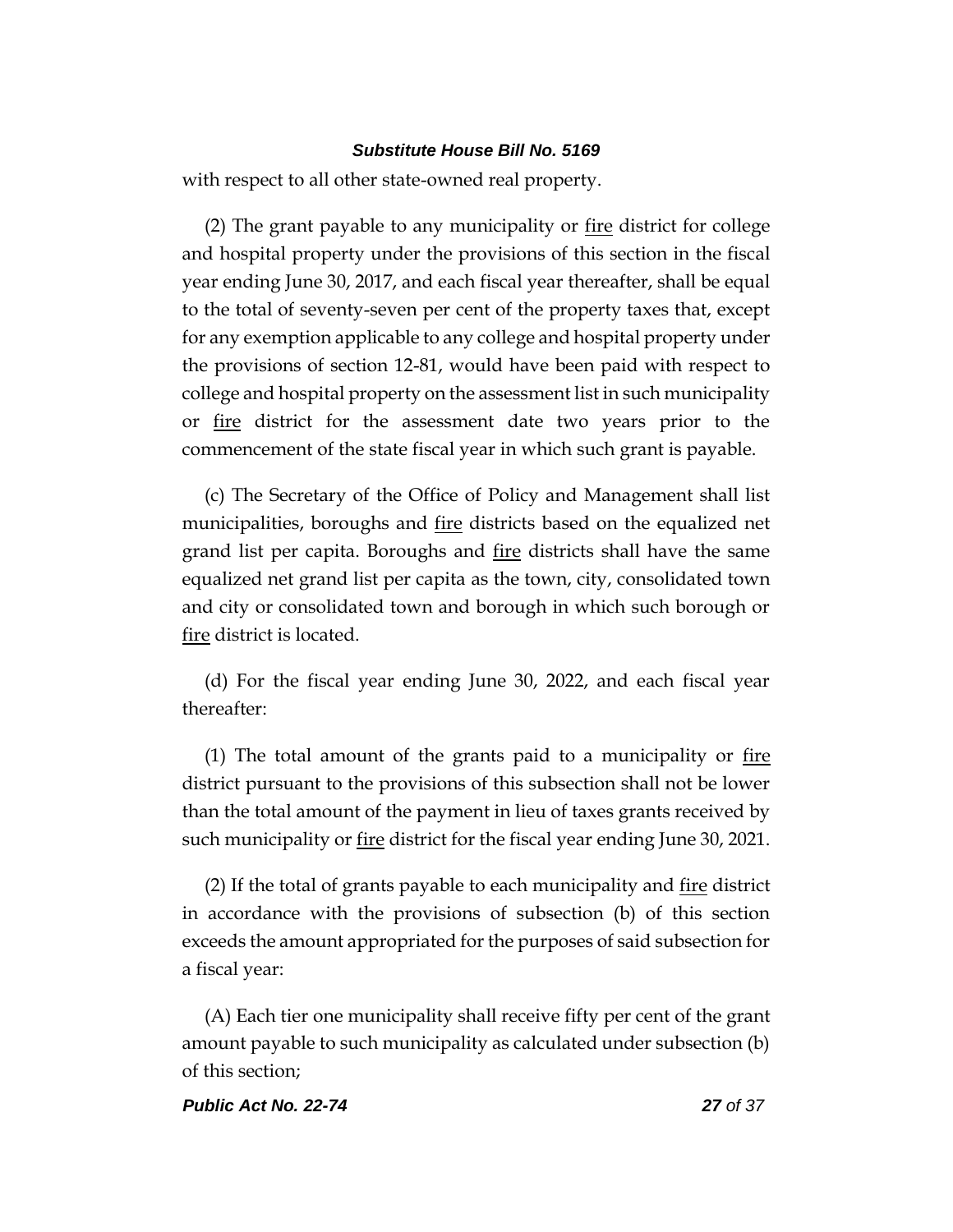(B) Each tier two municipality shall receive forty per cent of the grant amount payable to such municipality as calculated under subsection (b) of this section; and

(C) Each tier three municipality shall receive thirty per cent of the grant amount payable to such municipality as calculated under subsection (b) of this section.

(3) Each municipality designated as an alliance district pursuant to section 10-262u or in which more than fifty per cent of the property is state-owned real property shall be classified as a tier one municipality.

(4) Each fire district shall receive the same percentage of the grant amount payable to the municipality in which it is located.

 $(5)$  (A) If the total of grants payable to each municipality and fire district in accordance with the provisions of subsection (b) of this section exceeds the amount appropriated for the purposes of said subsection, but such appropriated amount exceeds the amount required for grants payable to each municipality and fire district in accordance with the provisions of subdivisions (1) to (4), inclusive, of this subsection, the amount of the grant payable to each municipality and fire district shall be increased proportionately.

 $(B)$  If the total of grants payable to each municipality and  $f_1$  district in accordance with the provisions of subdivisions (1) to (4), inclusive, of this subsection exceeds the amount appropriated for the purposes of said subdivisions, the amount of the grant payable to each municipality and fire district shall be reduced proportionately, except that no grant shall be reduced below the amount set forth in subdivision (1) of this subsection.

(e) Notwithstanding the provisions of subsections (a) to (d), inclusive, of this section: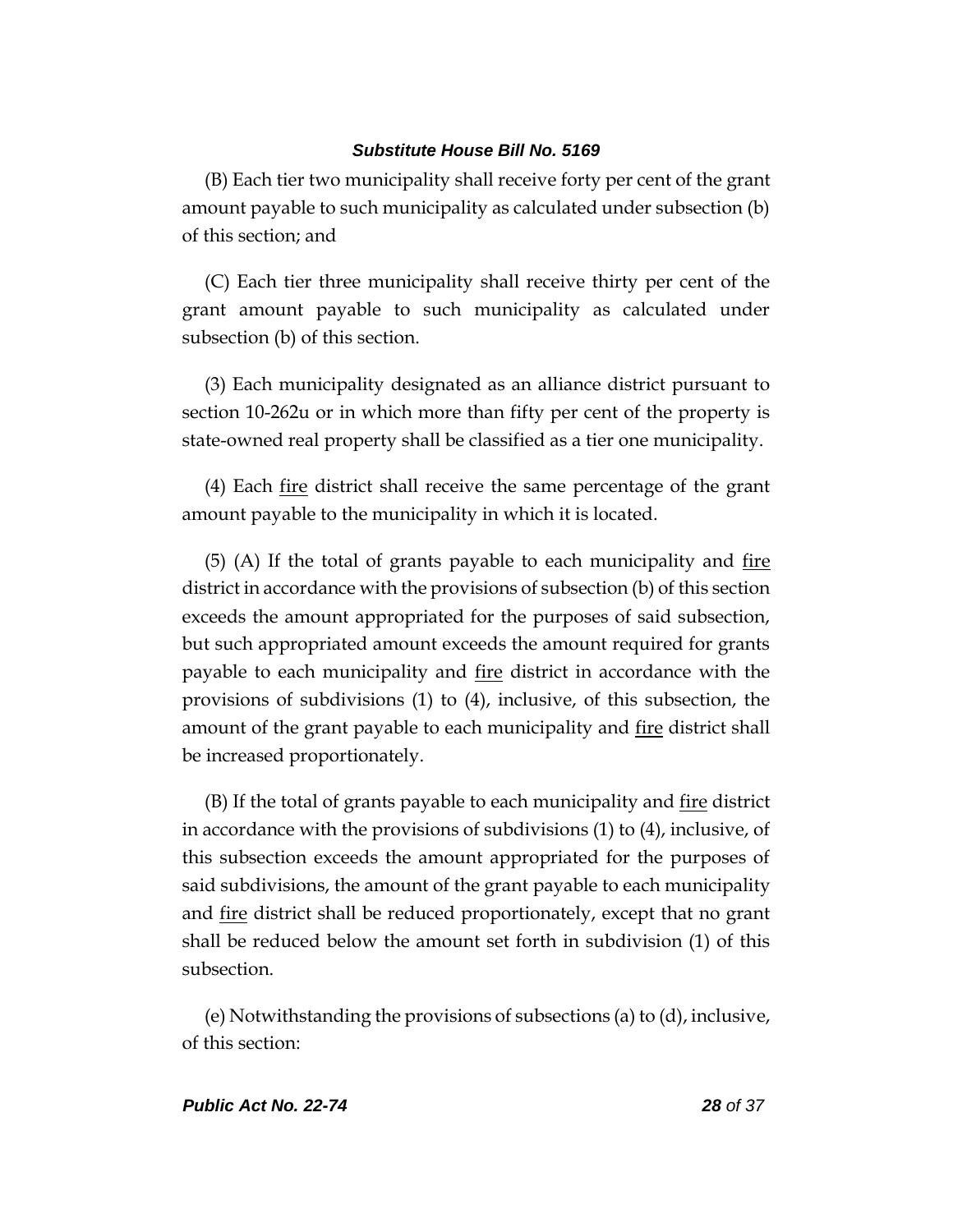(1) The grant payable to any municipality or fire district with respect to a campus of the United States Department of Veterans Affairs Connecticut Healthcare Systems shall be one hundred per cent;

(2) For any municipality receiving payments under section 15-120ss, property located in such municipality at Bradley International Airport shall not be included in the calculation of any state grant in lieu of taxes pursuant to this section; and

(3) The city of Bridgeport shall be due five million dollars, on or before the thirtieth day of September, annually, which amount shall be in addition to the amount due such city pursuant to the provisions of subsections (b) or (d) of this section.

(f) For purposes of this section, any real property that is owned by the John Dempsey Hospital Finance Corporation established pursuant to the provisions of sections 10a-250 to 10a-263, inclusive, or by one or more subsidiary corporations established pursuant to subdivision (13) of section 10a-254 and that is free from taxation pursuant to the provisions of section 10a-259 shall be deemed to be state-owned real property.

Sec. 19. Subsection (a) of section 12-19b of the 2022 supplement to the general statutes is repealed and the following is substituted in lieu thereof (*Effective July 1, 2022*):

(a) Not later than April first in any assessment year, any town, borough or fire district **[**, as defined in section 7-324,**]** to which a grant is payable under the provisions of section 12-18b, as amended by this act, or 12-19a shall provide the Secretary of the Office of Policy and Management with the assessed valuation of the real property eligible therefor as of the first day of October immediately preceding, adjusted in accordance with any gradual increase in or deferment of assessed values of real property implemented in accordance with section 12-62c,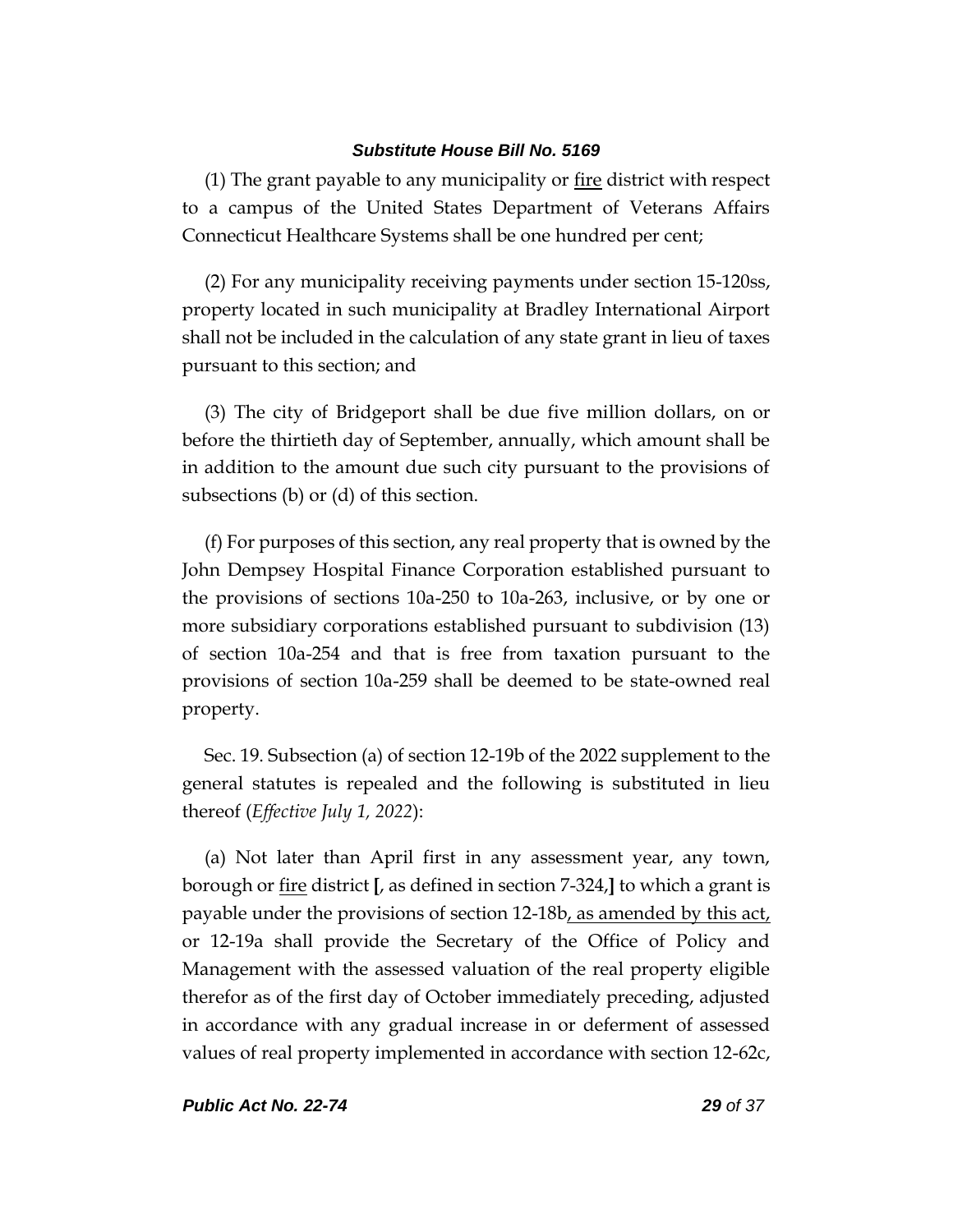which is required for computation of such grant. Any town, borough or fire district that neglects to transmit to the secretary the assessed valuation as required by this section shall forfeit two hundred fifty dollars to the state, provided the secretary may waive such forfeiture in accordance with procedures and standards adopted by regulation in accordance with chapter 54. Said secretary may, on or before the first day of August of the state fiscal year in which such grant is payable, reevaluate any such property when, in the secretary's judgment, the valuation is inaccurate and shall notify such town, borough or fire district of such reevaluation by certified or registered mail. Any town, borough or <u>fire</u> district aggrieved by the action of the secretary under the provisions of this section may, not later than ten business days following receipt of such notice, appeal to the secretary for a hearing concerning such reevaluation. Such appeal shall be in writing and shall include a statement as to the reasons for such appeal. The secretary shall, not later than ten business days following receipt of such appeal, grant or deny such hearing by notification in writing, including in the event of a denial, a statement as to the reasons for such denial. Such notification shall be sent by certified or registered mail. If any town, borough or <u>fire</u> district is aggrieved by the action of the secretary following such hearing or in denying any such hearing, the town, borough or fire district may not later than ten business days after receiving such notice, appeal to the superior court for the judicial district wherein such town, borough or fire district is located. Any such appeal shall be privileged.

Sec. 20. Subdivision (1) of subsection (a) of section 8-30j of the 2022 supplement to the general statutes is repealed and the following is substituted in lieu thereof (*Effective from passage*):

(a) (1) Not later than June 1, 2022, and at least once every five years thereafter, each municipality shall prepare or amend and adopt an affordable housing plan for the municipality and shall submit a copy of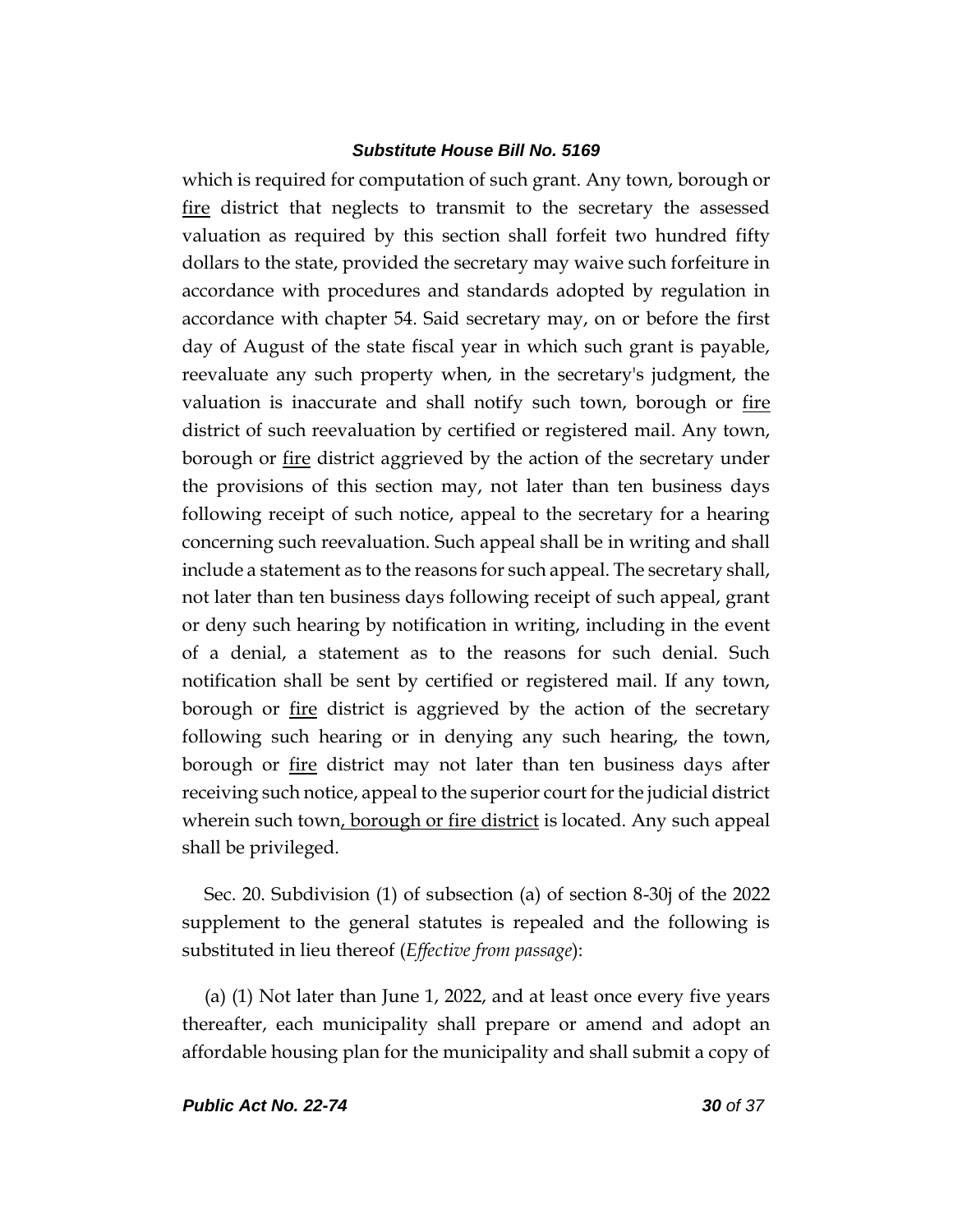such plan to the Secretary of the Office of Policy and Management. **[**, who shall post such plan on the Internet web site of said office.**]** Such plan shall specify how the municipality intends to increase the number of affordable housing developments in the municipality.

Sec. 21. Section 12-2b of the general statutes is repealed and the following is substituted in lieu thereof (*Effective July 1, 2022*):

The Secretary of the Office of Policy and Management shall: (1) In consultation with the Commissioner of Agriculture, develop schedules of unit prices for property classified under sections 12-107a to **[**12-107e**]** 12-107d, inclusive, update such schedules by October 1, 1990, and every five years thereafter, and make such data, studies and schedules available to municipalities and the public; (2) develop regulations setting forth standards and tests for: Certifying revaluation companies and their employees, which regulations shall ensure that a revaluation company is competent in appraising and valuing property, certifying revaluation companies and their employees, requiring that a certified employee supervise all valuations performed by a revaluation company for municipalities, maintaining lists of certified revaluation companies and upon request, advising municipalities in drafting contracts with revaluation companies, and conducting investigations and withdrawing the certification of any revaluation company or employee found not to be conforming to such regulations. The regulations shall provide for the imposition of a fee payable to a testing service designated by the secretary to administer certification examinations; and (3) by himself, or by an agent whom he may appoint, inquire if all property taxes which are due and collectible by each town or city not consolidated with a town, are in fact collected and paid to the treasurer thereof in the manner prescribed by law, and if accounts and records of the tax collectors and treasurers of such entities are adequate and properly kept. The secretary may hold meetings, conferences or schools for assessors, tax collectors or municipal finance officers.

*Public Act No. 22-74 31 of 37*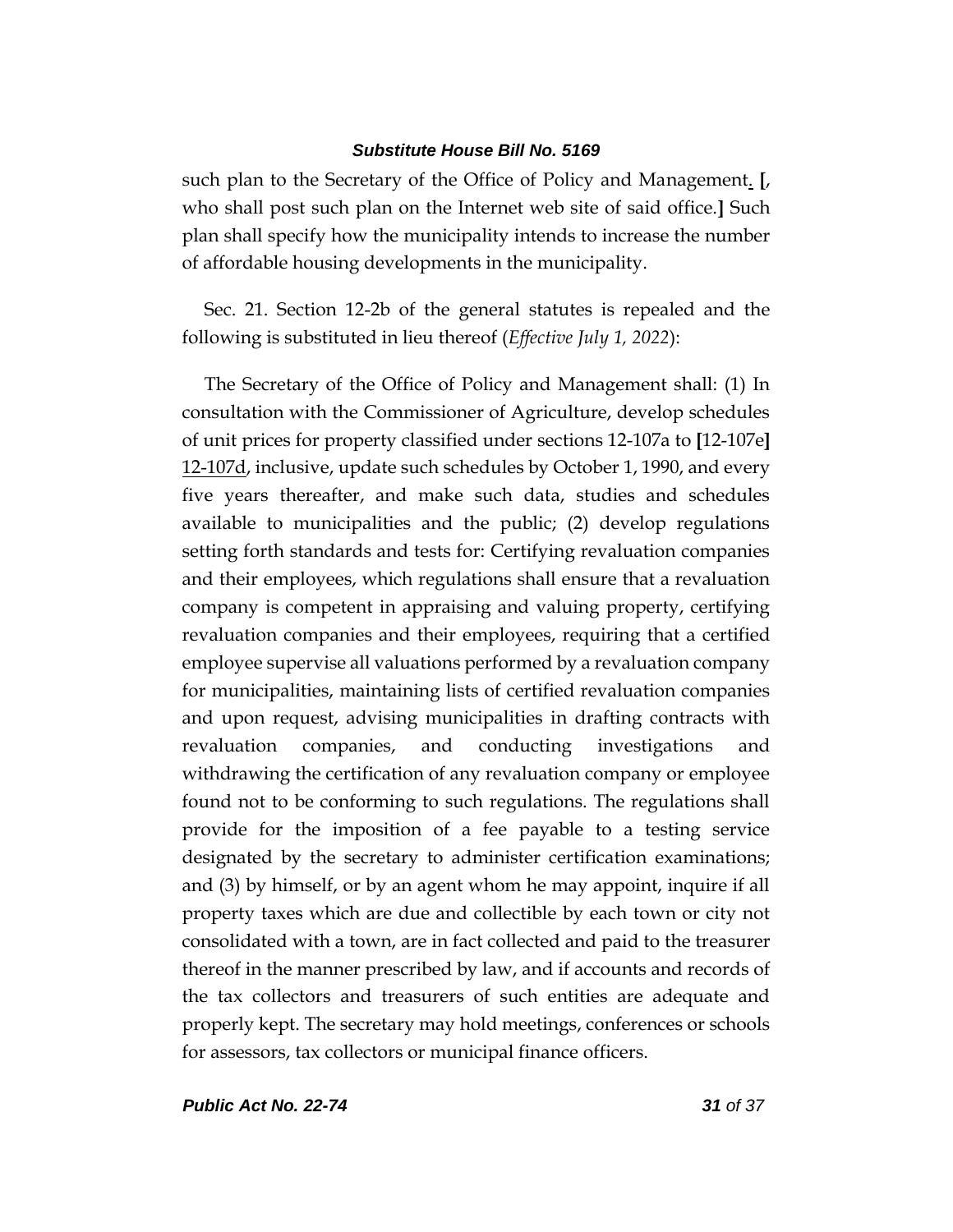Sec. 22. Section 13 of public act 21-29 is repealed and the following is substituted in lieu thereof (*Effective from passage*):

(a) There is established a Commission on Connecticut's Development and Future within the Legislative Department, which shall evaluate policies related to land use, conservation, housing affordability and infrastructure.

(b) The commission shall consist of the following members:

(1) Two appointed by the speaker of the House of Representatives, one of whom is a member of the General Assembly not described in subdivision (7), (8), (9) or (10) of this subsection and one of whom is a representative of a municipal advocacy organization;

(2) Two appointed by the president pro tempore of the Senate, one of whom is a member of the General Assembly not described in subdivision  $(7)$ ,  $(8)$ ,  $(9)$  or  $(10)$  of this subsection and one of whom has expertise in state or local planning;

(3) Two appointed by the majority leader of the House of Representatives, one of whom has expertise in state affordable housing policy and one of whom represents a town with a population of greater than thirty thousand but less than seventy-five thousand;

(4) Two appointed by the majority leader of the Senate, one of whom has expertise in zoning policy and one of whom has expertise in community development policy;

(5) Two appointed by the minority leader of the House of Representatives, one of whom has expertise in environmental policy and one of whom is a representative of a municipal advocacy organization;

(6) Two appointed by the minority leader of the Senate, one of whom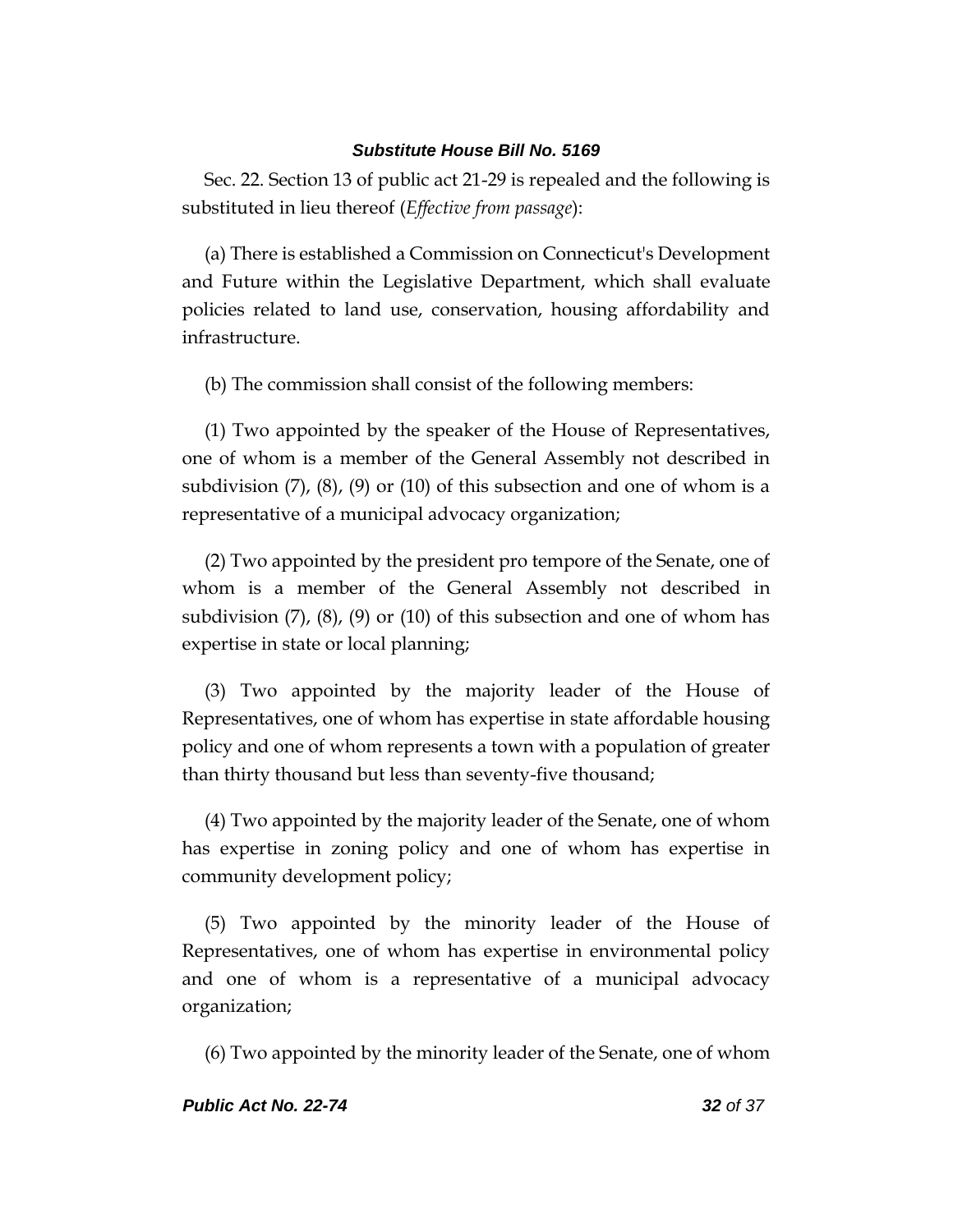has expertise in homebuilding and one of whom is a representative of the Connecticut Association of Councils of Governments;

(7) The chairpersons and ranking members of the joint standing committee of the General Assembly having cognizance of matters relating to planning and development;

(8) The chairpersons and ranking members of the joint standing committee of the General Assembly having cognizance of matters relating to the environment;

(9) The chairpersons and ranking members of the joint standing committee of the General Assembly having cognizance of matters relating to housing;

(10) The chairpersons and ranking members of the joint standing committee of the General Assembly having cognizance of matters relating to transportation;

(11) Two appointed by the Governor, one of whom is an attorney with expertise in planning and zoning and one of whom has expertise in fair housing;

(12) The Secretary of the Office of Policy and Management, or the secretary's designee;

(13) The Commissioner of Administrative Services, or the commissioner's designee;

(14) The Commissioner of Economic and Community Development, or the commissioner's designee;

(15) The Commissioner of Energy and Environmental Protection, or the commissioner's designee;

(16) The Commissioner of Housing, or the commissioner's designee;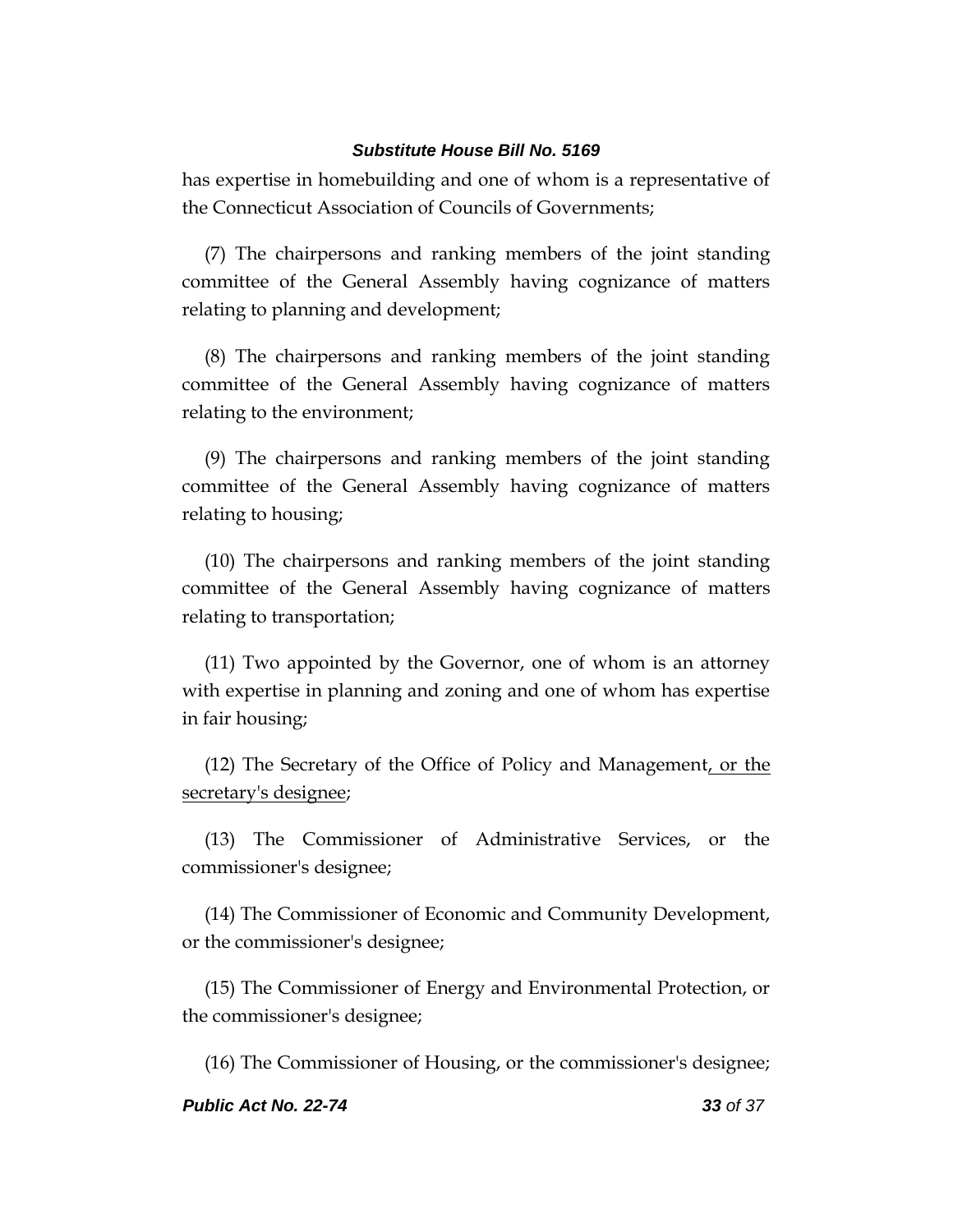and

(17) The Commissioner of Transportation, or the commissioner's designee.

(c) Appointing authorities, in cooperation with one another, shall make a good faith effort to ensure that, to the extent possible, the membership of the commission closely reflects the gender and racial diversity of the state. Members of the commission shall serve without compensation, except for necessary expenses incurred in the performance of their duties. Any vacancy shall be filled by the appointing authority.

(d) The speaker of the House of Representatives and the president pro tempore of the Senate shall jointly select one of the members of the General Assembly described in subdivision (1) or (2) of subsection (b) of this section to serve as one cochairperson of the commission. The Secretary of the Office of Policy and Management shall serve as the other cochairperson of the commission. Such cochairpersons shall schedule the first meeting of the commission.

(e) The commission may accept administrative support and technical and research assistance from outside organizations and employees of the Joint Committee on Legislative Management. The cochairpersons may establish, as needed, working groups consisting of commission members and nonmembers and may designate a chairperson of each such working group.

(f) (1) Except as provided in subdivision (2) of this subsection, not later than January 1, 2022, and not later than January 1, **[**2023**]** 2024, the commission shall submit a report to the joint standing committees of the General Assembly having cognizance of matters relating to planning and development, environment, housing and transportation and to the Secretary of the Office of Policy and Management, in accordance with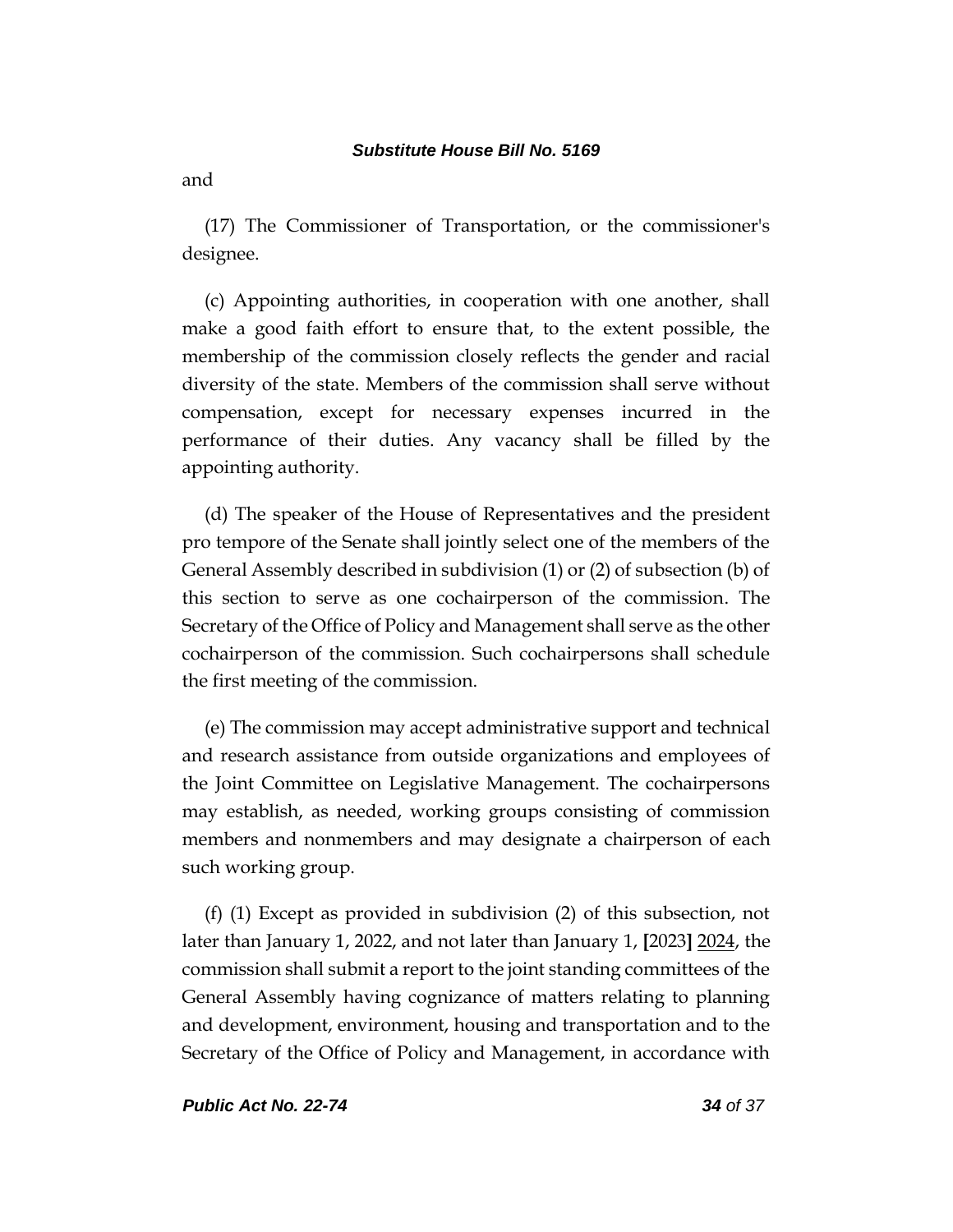the provisions of section 11-4a of the general statutes, regarding the following:

(A) Any recommendations for statutory changes concerning the process for developing, adopting and implementing the state plan of conservation and development;

(B) Any recommendations for (i) statutory changes concerning the process for developing and adopting the state's consolidated plan for housing and community development prepared pursuant to section 8- 37t of the general statutes, and (ii) implementation of such plan;

(C) Any recommendations (i) for guidelines and incentives for compliance with (I) the requirements for affordable housing plans prepared pursuant to section 8-30j of the general statutes, as amended by **[**this act**]** public act 21-29, and (II) subdivisions (4) to (6), inclusive, of subsection (b) of section 8-2 of the general statutes, as amended by **[**this act**]** public act 21-29, and (ii) as to how such compliance should be determined, as well as the form and manner in which evidence of such compliance should be demonstrated. Nothing in this subparagraph may be construed as permitting any municipality to delay the preparation or amendment and adoption of an affordable housing plan, and the submission of a copy of such plan to the Secretary of the Office of Policy and Management, beyond the date set forth in subsection (a) of section 8-30j of the general statutes, as amended by **[**this act**]** public act 21-29;

(D) (i) Existing categories of discharge that constitute (I) alternative on-site sewage treatment systems, as described in section 19a-35a of the general statutes, (II) subsurface community sewerage systems, as described in section 22a-430 of the general statutes, and (III) decentralized systems, as defined in section 7-245 of the general statutes, as amended by **[**this act**]** public act 21-29, (ii) current administrative jurisdiction to issue or deny permits and approvals for such systems, with reference to daily capacities of such systems, and (iii) the potential

*Public Act No. 22-74 35 of 37*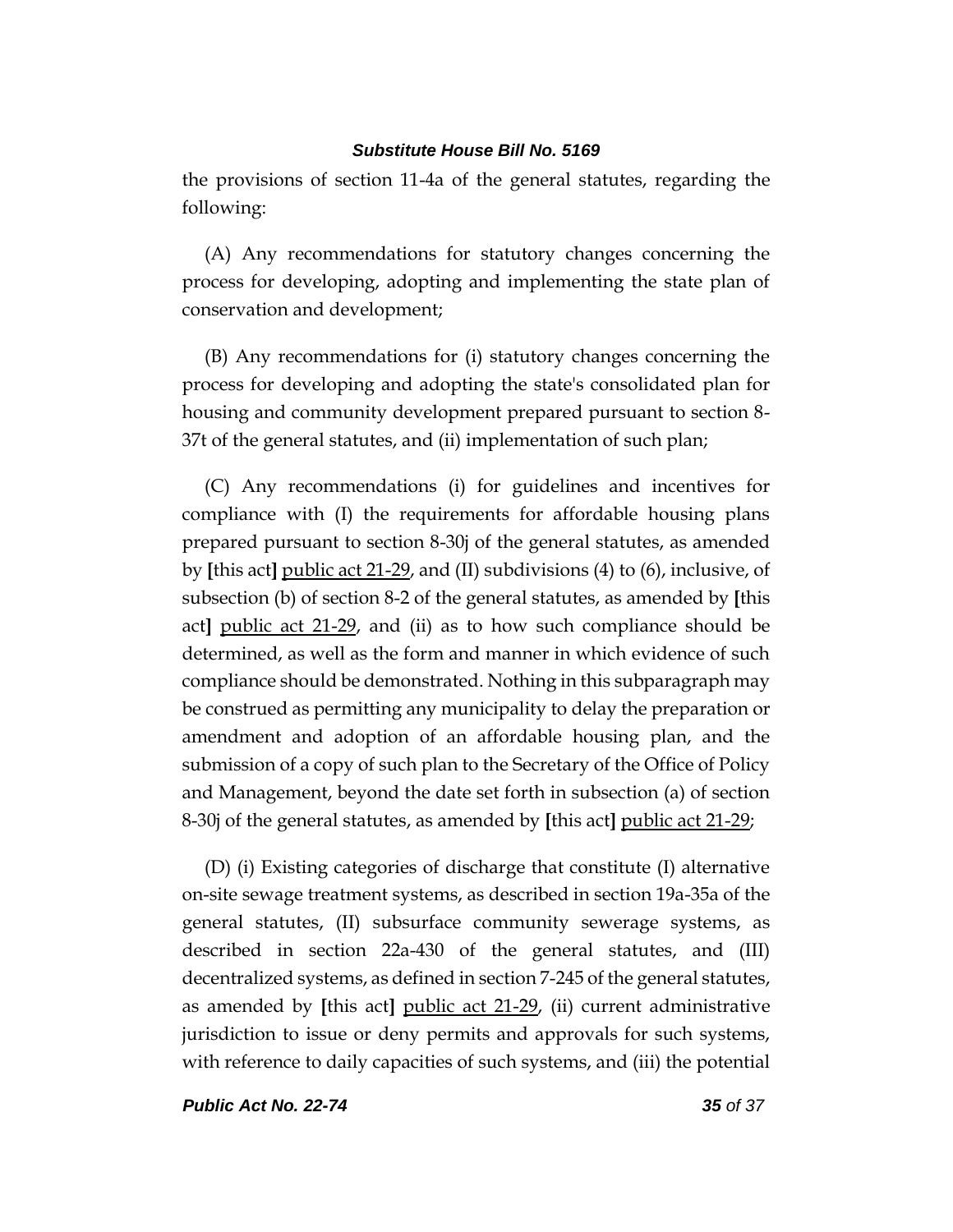impacts of increasing the daily capacities of such systems, including changes in administrative jurisdiction over such systems and the timeframe for adoption of regulations to implement any such changes in administrative jurisdiction; and

(E) (i) Development of model design guidelines for both buildings and context-appropriate streets that municipalities may adopt, in whole or in part, as part of their zoning or subdivision regulations, which guidelines shall (I) identify common architectural and site design features of building types used in urban, suburban and rural communities throughout this state, (II) create a catalogue of common building types, particularly those typically associated with housing, (III) establish reasonable and cost-effective design review standards for approval of common building types, accounting for topography, geology, climate change and infrastructure capacity, (IV) establish procedures for expediting the approval of buildings or streets that satisfy such design review standards, whether for zoning or subdivision regulations, and (V) create a design manual for context-appropriate streets that complement common building types, and (ii) development and implementation by the regional councils of governments of an education and training program for the delivery of such model design guidelines for both buildings and context-appropriate streets.

(2) If the commission is unable to meet the January 1, 2022, deadline set forth in subdivision (1) of this subsection for the submission of the report described in said subdivision, the cochairpersons shall request from the speaker of the House of Representatives and president pro tempore of the Senate an extension of time for such submission and shall submit an interim report.

(3) The commission shall terminate on the date it submits its final report or January 1, **[**2023**]** 2024, whichever is later.

Sec. 23. Sections 7-148dd, 12-19c, 12-63i and 12-63j of the general